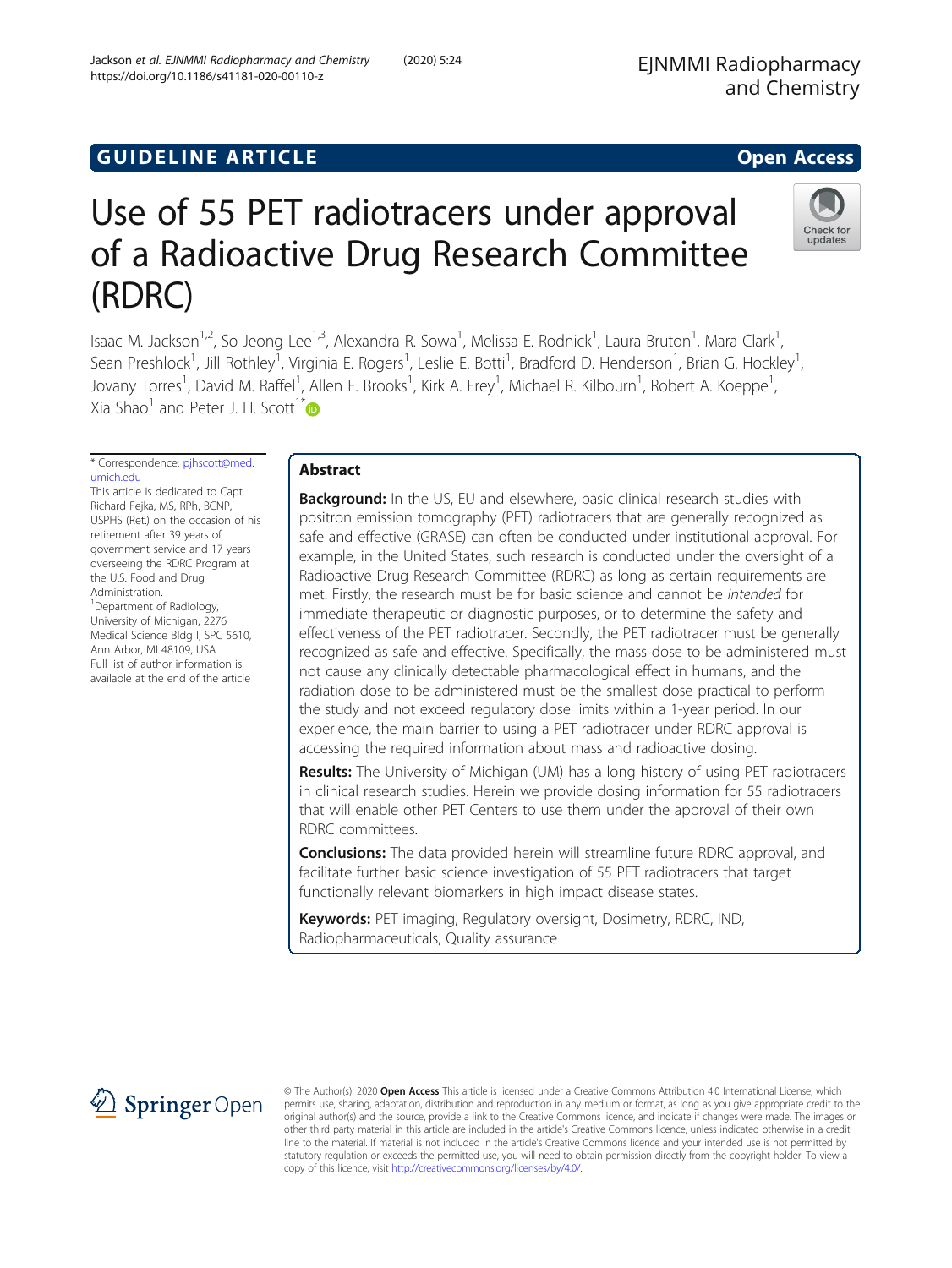#### Background

Human use of positron emission tomography (PET) radiotracers in a given country (or member states in the case of the European Union) is required to be conducted under appropriate governmental oversight (Schwarz and Decristoforo [2019](#page-14-0); Schwarz et al. [2019](#page-14-0)). In this paper, we focus upon clinical use of PET radiotracers in the United States, which is regulated by the Food and Drug Administration (FDA) (VanBrocklin [2008](#page-14-0); Harapanhalli [2010](#page-11-0); Schwarz et al. [2014\)](#page-14-0). However, we expect the regulatory concepts described herein to also hold true in other locations, particularly in light of recent efforts to harmonize PET regulations around the world (Schwarz et al. [2019](#page-14-0)).

In the US, clinical use of PET radiotracers is conducted under the umbrella of an FDA-approved New Drug Application (NDA) or, in the case of generic PET radiotracers, an Abbreviated New Drug Application (ANDA). Human research is also conducted under governance of the FDA, via three major pathways: i) the Investigational New Drug application (IND), ii) an exploratory IND (eIND), or iii) under the oversight of a Radioactive Drug Research Committee (RDRC) (Suleiman et al. [2006](#page-14-0); FDA Guidance for Industry and Researchers: The Radioactive Drug Research Committee: Human Research without an Investigational New Drug Application [2010](#page-11-0); Carpenter Jr et al. [2009](#page-11-0); Mosessian et al. [2014\)](#page-13-0). The necessary path to approval is dictated by parameters outlined below, as well as the stated purpose of the research in question (Fig. 1).

While the IND and eIND represent the most common pathways to FDA approval for first-in-man studies, some of the requirements (e.g., costly toxicology in two species for an IND) represent significant hurdles to overcome in the application process. One notable solution, as described by Mosessian et al., is to divide labor and preparation for different components of the application between different cores and facilities at a given institution (Mosessian et al. [2014\)](#page-13-0). In contrast, conducting human PET research under RDRC oversight represents a relatively efficient and cost effective path to FDA approval. The concept of the RDRC was introduced in 1975, and committees are charged by the FDA with the responsibility of overseeing PET research at the institutional level.

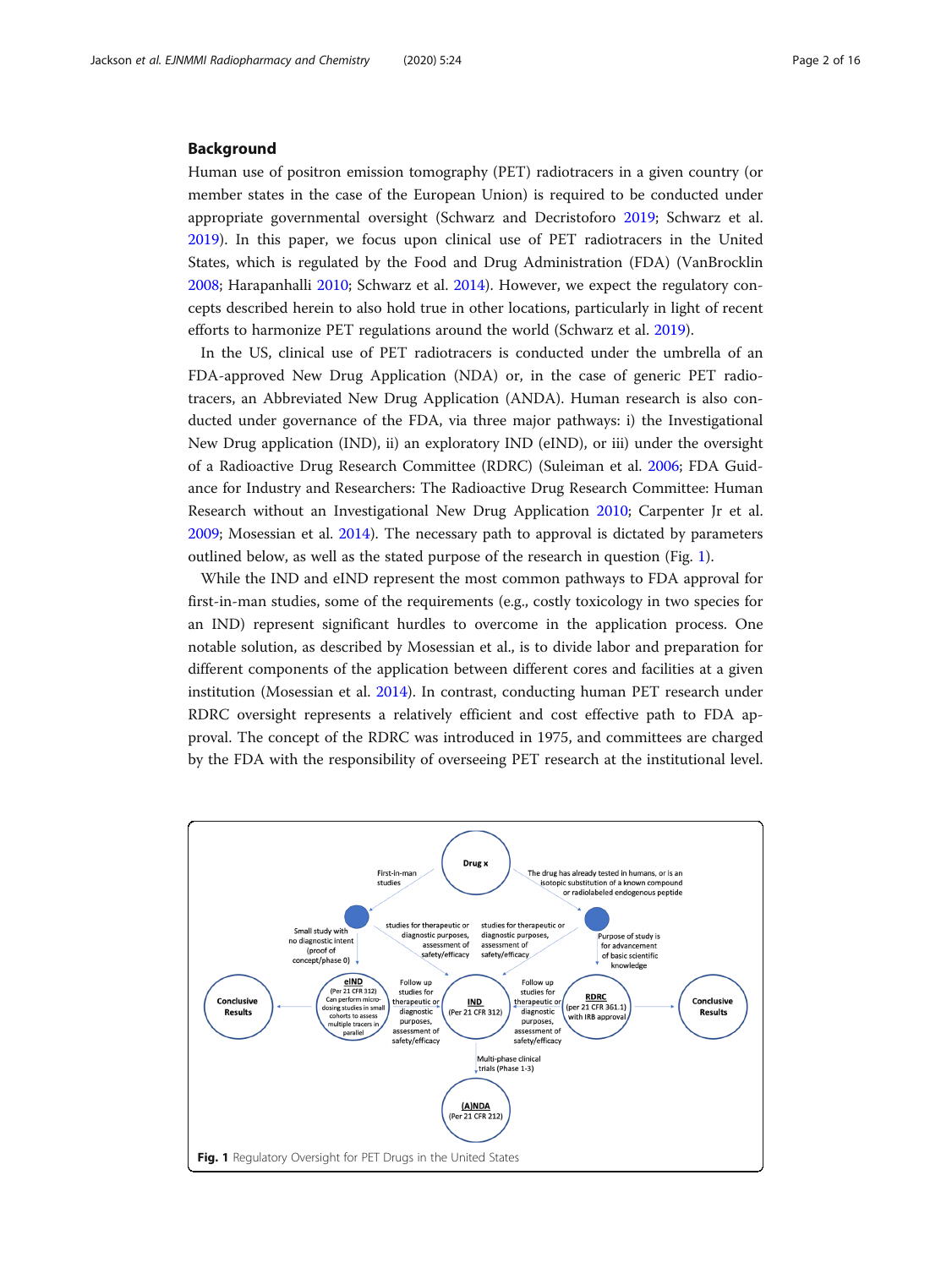RDRC committees are comprised of at least 5 members and are required to include people with the following expertise:

- Physicians specializing in nuclear medicine;
- Nuclear pharmacists and/or radiochemists that are trained and qualified to formulate radioactive drugs;
- Persons having training in radiation safety and radiation dosimetry;
- Individuals specializing in disciplines pertinent to nuclear medicine (radiology, internal medicine, hematology, endocrinology, radiation therapy, clinical pharmacology, etc.).

In order for a given PET imaging study to be conducted under RDRC approval, the proposed research must meet the following criteria (as described comprehensively in 21 CFR 361.1):

- Stated purpose of the research must fall under the category of basic science, including but not limited to studies of: metabolism, kinetics, biodistribution, pathophysiology, biochemistry, transporter processes, and receptor binding/occupancy.
- The research cannot be *intended* for immediate therapeutic or diagnostic purposes, or to determine the safety and effectiveness of the PET radiotracer, but can have therapeutic/diagnostic implications. If at any point research initiated under RDRC approval shifts to directly address these subjects, IND approval must be obtained prior to further studies.
- The protocol must involve less than 30 patients, of age 18 or older (exceptions possible pending special approval), and women of child bearing potential must provide a written statement that they are not pregnant (without exception).
- The PET radiotracer is generally recognized as safe and effective (GRASE). Specifically:

◦ The mass dose to be administered must not cause any clinically detectable pharmacological effect in humans. It is important to note that this generally precludes first-in-human testing of a PET radiotracer from being done under RDRC approval. Notably, RDRC approval can be used for study of radiolabeled endogenous molecules, as well as isotopic substitutions on clinically characterized compounds (i.e; substituting  ${}^{18}F$  for  ${}^{19}F$  on a small molecule ligand that has previously been approved and studied by the FDA, often via IND)

◦ The radiation dose to be administered must be the smallest dose practical to perform a given study. Specifically, the radiation dose to an adult research subject from a single study, or cumulatively from a number of studies, conducted within 1 year may not exceed established regulatory dose limits:

- (a) Whole Body / Active Blood-Forming Organs / Lens of Eye / Gonads: Single Dose (Effective Dose) = 3 rem (0.03 Sv), Annual & Total Effective Dose Commitment =  $5$  rem (0.05 Sv);
- (b) Other Organs: Single Dose = 5 rem (0.05 Sv); Annual and Total Dose Commitment =  $15$  rem (0.15 Sv).

The radiation dose to a subject consists of the sum total of all sources of radiation associated with the research protocol, including the PET radiotracer(s),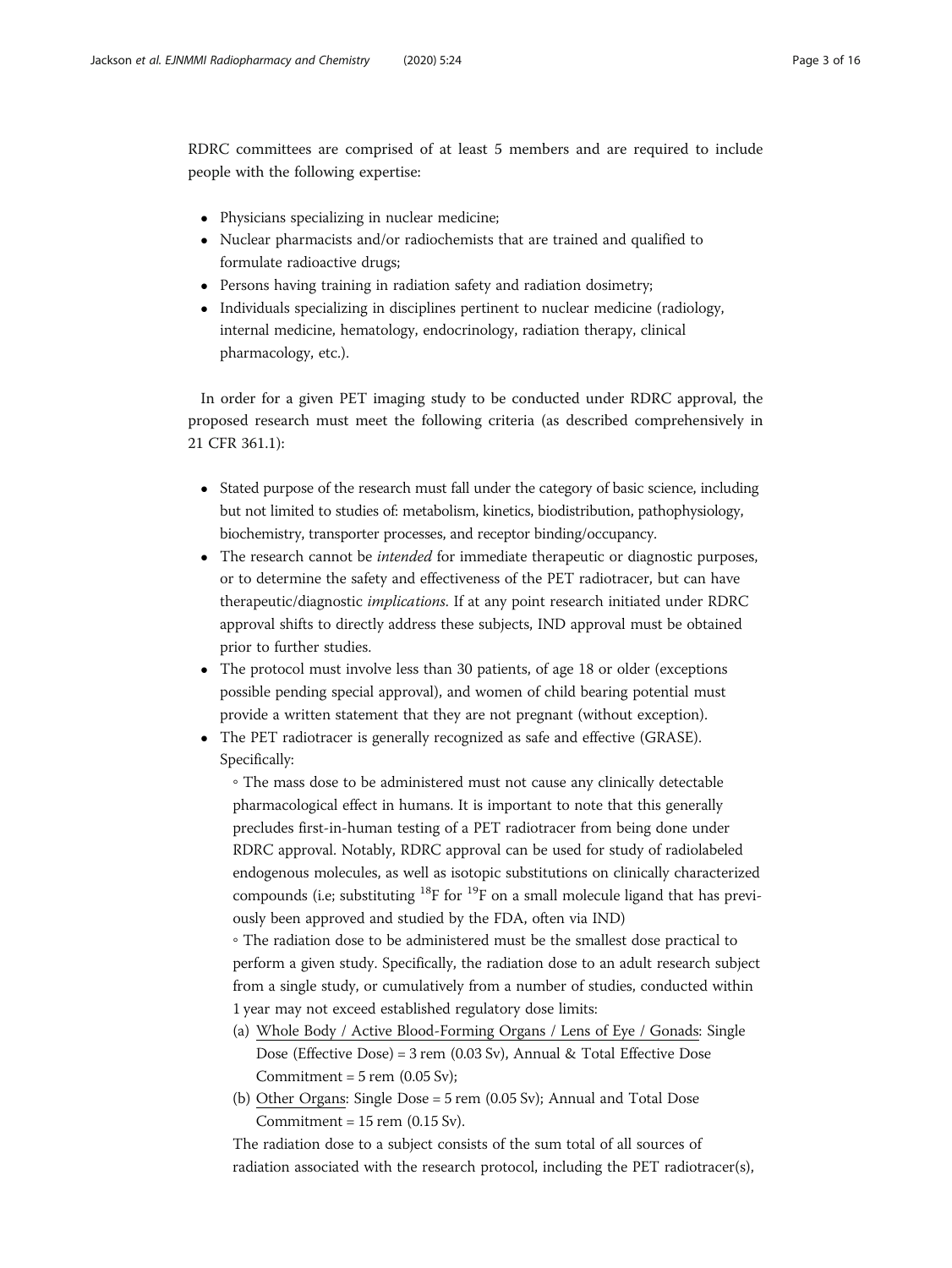associated x-ray procedures (including CT scans, PET transmission scans etc.) and any follow-up studies.

- For research subject under 18 years of age at his or her last birthday, the RDRC regulations require that the radiation limits do not exceed 10% of the radiation dose values given above.
- Other key criteria as described in 21 CFR 361.1 include providing evidence of: Qualified investigators, high quality of drug, research protocol, appropriate licensure to handle radioactive material, and review/approval for work with human subjects (via the Institutional Review Board (IRB)).

If all of these criteria are met, then the research can proceed following RDRC and IRB approval. Research conducted in RDRC studies is considered basic science. Specifically, basic science research is intended to advance scientific knowledge, but not to evaluate safety or efficacy of a PET radiotracer or to make clinical decisions. Failure to meet this, or any of the other RDRC criteria outlined above, necessitates that the research be conducted under an IND or eIND application that has been approved by the U.S. Food and Drug Administration (FDA), as outlined in 21 CFR 312 (Mosessian et al. [2014](#page-13-0)).

To ensure compliance with the pertinent regulations, FDA vests RDRC committees with oversight responsibility for basic science research conducted at the committee's institution. The committee reviews and approves research protocols to ensure compliance with RDRC regulations, and submits annual reports to FDA that list committee members and summarize all studies conducted under the committee's approval in the preceding year. The RDRC committee must also submit a special summary (Form FDA 2915) for any approved study involving > 30 research subjects (Suleiman et al. [2006](#page-14-0)).

Conducting human PET imaging under RDRC approval represents a straightforward and economical pathway to clinical use, particularly since there is no requirement for resource intensive pharmacology-toxicology studies. In our experience, the main barrier to using a PET radiotracer for basic science under RDRC approval is actually accessing the required information about pharmacological dose/mass and radioactive dose. For a given radiotracer this information can either come from the peer-reviewed scientific literature or other valid data, often in the form of a signed letter from an institution already working with the radiotracer in question. In an effort to remove barriers to those wishing to conduct clinical PET research under RDRC, herein we provide pharmacological dose and radioactive dosimetry details for 55 such PET radiotracers that will enable other PET Centers to use them under the approval of their own RDRC committees, eliminating the need to obtain a specific signed letter on a case-by-case basis. The article is made available Open Access in an attempt to further improve accessibility for our imaging colleagues, and we encourage other PET Centers with large clinical radiotracer portfolios to publish sister articles in the near future.

#### Methods

#### Radiosyntheses

PET radiotracers were commercially available, or synthesized according to the literature radiosyntheses referenced in Table [1](#page-4-0) or novel radiosyntheses described in the [Support](#page-9-0)[ing Information.](#page-9-0) Production and quality control of all radiotracers was conducted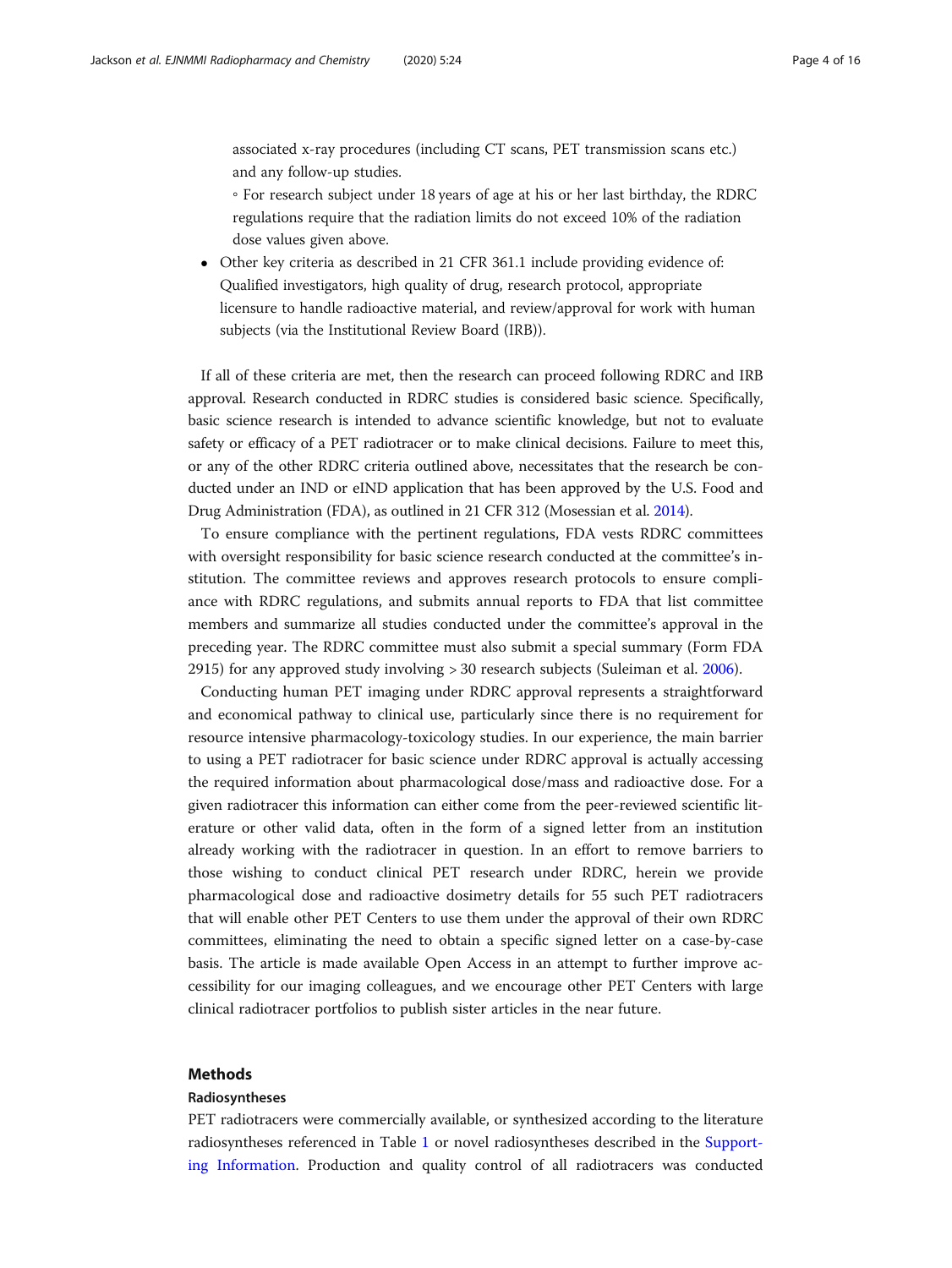<span id="page-4-0"></span>

| Table 1 Radiotracers used clinically at the University of Michigan     |                                                                                      |                                              |                                        |                                                  |                                     |
|------------------------------------------------------------------------|--------------------------------------------------------------------------------------|----------------------------------------------|----------------------------------------|--------------------------------------------------|-------------------------------------|
| Radiotracer                                                            | Abbreviation                                                                         | Application                                  | Radiosynthesis                         | Dosimetry                                        | Historical Imaging                  |
| [ <sup>1</sup> ]C]Radiotracers                                         |                                                                                      |                                              |                                        |                                                  |                                     |
| [ <sup>11</sup> C]Acetate                                              | $[1]C$ JACE                                                                          | Metabolism                                   | Runkle et al. 2011                     | Seltzer et al. 2004                              | Duvernoy et al. 2016                |
| [1] CJAminocyclohexane carboxylic acid                                 | $\begin{array}{c} \Gamma^1 \text{C} \text{A} \text{C} \text{H} \text{C} \end{array}$ | Amino acid transport                         | Koeppe et al. 1990a                    | Washburn et al. 1982 <sup>ª</sup>                | Koeppe et al. 1990a                 |
| 1-[1] C[Methyl-4-piperidinyl n-butyrate                                | $[11]$ CJBMP                                                                         | Butyrlcholinesterase                         | Snyder et al. 2001                     | Virta et al. 2008                                | Kuhl et al. 2006                    |
| [ <sup>11</sup> C]Butanol                                              | $[1]$ CJBUT                                                                          | Blood flow                                   | See Supporting Information             | See Supporting Information                       | <sup>b</sup> ; Quarles et al. 1993  |
| [ <sup>11</sup> C]Carfentanil                                          | $[11]$ CJCFN                                                                         | Mu opioid receptors                          | Blecha et al. 2017                     | Newberg et al. 2009                              | Zubieta et al. 2000                 |
| <sup>11</sup> ClCholine                                                | $[11]$ CJCHO                                                                         | Choline biochemistry                         | Shao et al. 2014                       | Tolvanen et al. 2010                             | Piert et al. 2009                   |
| <sup>11</sup> CIDASB                                                   | $[11]$ CJDASB                                                                        | Serotonin transporter                        | Shao et al. 2014                       | Lu et al. 2004                                   | Albin et al. 2008                   |
| [ <sup>11</sup> C]Dihydrotetrabenazine                                 | $[1]$ CJDTBZ                                                                         | Vesicular monoamine<br>transporter 2 (VMAT2) | Shao et al. 2014                       | Murthy et al. 2008                               | Koeppe et al. 1995                  |
| [ <sup>11</sup> C]Epinephrine                                          | $[11]$ CJEPI                                                                         | Norepinephrine Transporter<br>巨乙             | Chakraborty et al. 1993                | Wrobel et al. 1997                               | Münch et al. 2000                   |
| [ <sup>11</sup> C]Flumazenil                                           | $[11]$ CJFMZ                                                                         | GABA <sub>A</sub> Receptors                  | Shao et al. 2011a                      | Laymon et al. 2012                               | Koeppe et al. 1991                  |
| [ <sup>11</sup> C]meta-Hydroxyephedrine                                | $[11]$ CJHED                                                                         | NET, Sympathetic nervous<br>system           | Shao et al. 2014                       | Supporting Information<br>Wrobel et al. 1997 and | Duvernoy et al. 2016                |
| [ <sup>11</sup> C]LY2795050                                            | $\begin{bmatrix} 1 \\ 1 \end{bmatrix}$ CJLY2795050                                   | Kappa opioid receptors                       | Yang et al. 2018                       | See Supporting Information                       | <sup>b</sup> ; Naganawa et al. 2015 |
| [ <sup>11</sup> C]Methionine                                           | $[11]$ CJMET                                                                         | Amino acid                                   | Shao et al. 2014                       | Deloar et al. 1998                               | Miller et al. 2019                  |
| [ <sup>11</sup> C]Methoxytetrabenazine                                 | $[1]$ <sup>1</sup> CJMTBZ                                                            | VMAT <sub>2</sub>                            | DaSilva et al. 1993a                   | Wrobel et al. 1997                               | Vander Borght et al<br>1995         |
| [ <sup>11</sup> C]Methylphenidate                                      | L <sub>1</sub> ClNbH                                                                 | Dopamine transporter                         | Moran et al. 2010                      | See Supporting Information                       | Albin et al. 2009                   |
| [1]C[N-Methylpiperidinyl benzilate                                     | $[1]$ CJNMBP                                                                         | <b>mAChR</b>                                 | Mulholland et al. 1995                 | Mulholland et al. 1995                           | Zubieta et al. 2001                 |
| [ <sup>11</sup> C]OMAR/[ <sup>11</sup> C]JHU 75528                     | $[11]$ CJOMAR                                                                        | Cannabinoid 2 receptors                      | Shao et al. 2015                       | Wong et al. 2010                                 | Wong et al. 2010                    |
| [ <sup>11</sup> C]Palmitate                                            | $[11C]$ PALM                                                                         | Fatty acid metabolism                        | Runkle et al. 2011                     | Christensen et al. 2017                          | <sup>b</sup> ; de Jong et al. 2009  |
| $[1]$ <sup><math>\Box</math></sup> PBR28                               | $[1]$ <sup><math>C</math></sup> JPBR28                                               | Translocator protein 18 kDa<br>(TSPO)        | Shao et al. 2014                       | Brown et al. 2007                                | <sup>b</sup> Kreisl et al. 2016     |
| [ <sup>11</sup> C]Pittsburgh Compound B                                | $[11]$ CJPiB                                                                         | Amyloid plaques                              | Shao et al. 2014                       | O'Keefe et al. 2009                              | Burke et al. 2011                   |
| [ <sup>11</sup> C]((E)-N-(3-iodoprop-2-enyl)-2β-(4'-tolyl) nortropane) | $[11]$ CJPE21                                                                        | Dopamine transporter                         | Dollé et al. 2000; Halldin et al. 2003 | Ribeiro et al. 2007                              | <sup>b;</sup> Halldin et al. 2003   |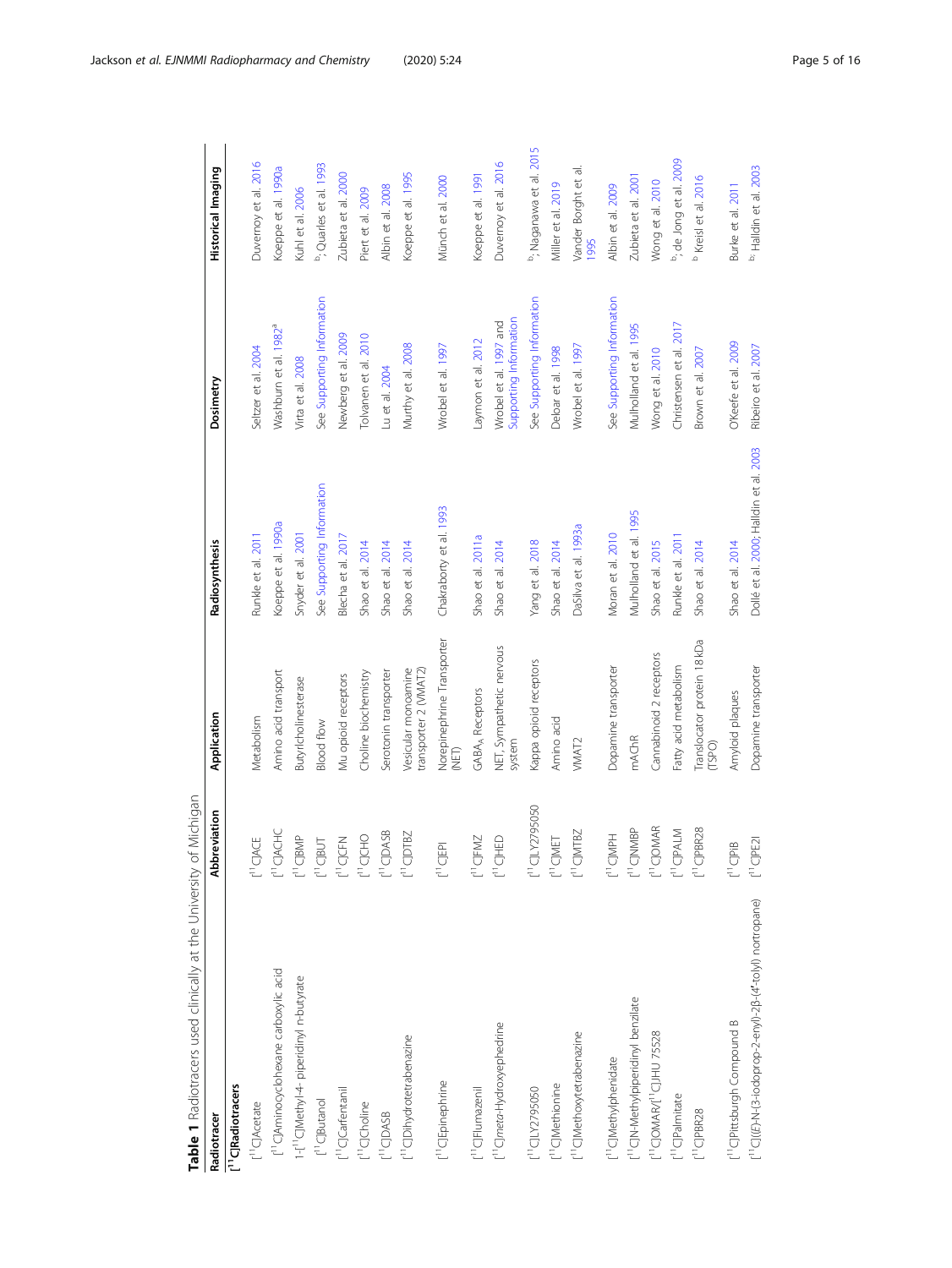| Table 1 Radiotracers used clinically at the University of Michigan (Continued)                           |                                                                                                            |                                                |                                                          |                                                |                                          |
|----------------------------------------------------------------------------------------------------------|------------------------------------------------------------------------------------------------------------|------------------------------------------------|----------------------------------------------------------|------------------------------------------------|------------------------------------------|
| Radiotracer                                                                                              | Abbreviation                                                                                               | Application                                    | Radiosynthesis                                           | Dosimetry                                      | Historical Imaging                       |
| [ <sup>11</sup> C]Phenylephrine                                                                          | [ <sup>11</sup> C]PHEN                                                                                     | U<br>2                                         | Del Rosario et al. 1996                                  | Wrobel et al. 1997                             | Raffel et al. 1996                       |
| (R)-[N-Methyl- <sup>11</sup> C]PK11195                                                                   | $\lbrack$                                                                                                  | <b>TSPO</b>                                    | Alves et al., 2013                                       | Hirvonen et al. 2010                           | Junck et al. 1989                        |
| [ <sup>11</sup> C]PMP                                                                                    | $[1^1C]PMP$                                                                                                | Acetylcholinesterase                           | Shao et al. 2014                                         | See Supporting Information                     | Kuhl et al. 1999                         |
| [ <sup>11</sup> C]Raclopride                                                                             | $[1]$ CJRAC                                                                                                | Dopamine D <sub>2</sub> receptors              | Shao et al. 2014                                         | Ribeiro et al. 2005                            | Scott et al. 2006                        |
| $[11]$ CJRo-54,864                                                                                       | $[1^1C]$ Ro-54,864                                                                                         | <b>LSPO</b>                                    | Watkins et al. 1988                                      | see Supporting Information <sup>a</sup>        | Junck et al. 1989                        |
| [ <sup>11</sup> C]Sarcosine                                                                              | [11C]SARC                                                                                                  | Sarcosine biochemistry                         | Piert et al. 2017                                        | Piert et al. 2017                              | Piert et al. 2017                        |
| [ <sup>11</sup> C]Scopolamine                                                                            | [11C]SCOP                                                                                                  | <b>mAChR</b>                                   | Mulholland et al. 1988                                   | Frey et al. 1992                               | Frey et al. 1992                         |
| [ <sup>11</sup> C]Tetrabenazine                                                                          | $[1]$ CJTBZ                                                                                                | VMAT <sub>2</sub>                              | DaSilva et al. 1993b                                     | DaSilva et al. 1994                            | Kilbourn et al. 1993                     |
| [ <sup>11</sup> C]Tropanylbenzilate                                                                      | $[1]$ CJTRB                                                                                                | <b>mAChR</b>                                   | Mulholland et al. 1992                                   | Mulholland et al. 1992                         | Koeppe et al. 1994                       |
| $\begin{bmatrix} 1 & 1 \\ 1 & 1 \end{bmatrix}$ UNAY-100365                                               | $[11C]$ WAY                                                                                                | 5-HT <sub>1A</sub> Receptor                    | Krasikova et al. 2009                                    | Parsey et al. 2005                             | Mickey et al. 2008                       |
| [ <sup>18</sup> F]Radiotracers                                                                           |                                                                                                            |                                                |                                                          |                                                |                                          |
| [ <sup>18</sup> F]Flortaucipir                                                                           | [ <sup>18</sup> F]T807; Tauvid<br>$\lbrack \begin{smallmatrix} 18 \\ -1 \end{smallmatrix} \rbrack$ AV1451; | Tau                                            | <sup>c</sup> ; Mossine et al. 2017                       | Choi et al. 2016                               | Kramer et al. 2020<br>Drake et al. 2019; |
| 3-(1,4-Diazabicyclo[3.2.2] nonan-4-yl)-6-[ <sup>18</sup> F]fluoro-diben-<br>zo[b,d]thiophene 5,5-dioxide | $\frac{1}{2}$ <sup>18</sup> F]JHU82132,<br>$\frac{1}{2}$ <sup>18</sup> F]ASEM                              | a7 nicotinic acetylcholine<br>receptor (nAChR) | Gao et al. 2013 and Supporting<br>Information            | Wong et al. 2014 and<br>Supporting Information | <sup>b</sup> ; Wong et al. 2014          |
| Fluciclovine (anti-1-Amino-3- <sup>18</sup> F-fluorocyclobutane-1-<br>carboxylic acid)                   | $[$ <sup>18</sup> FJFACBC;<br>Auxumin                                                                      | Amino acid transport                           | <sup>c</sup> ; Sörensen et al. 2013                      | Nye et al. 2007; McParland et al.<br>2010      | <sup>b</sup> ; Songmen et al. 2019       |
| [ <sup>18</sup> F]Fluoroazomycin arabinoside                                                             | $[$ <sup>18</sup> F]FAZA                                                                                   | Tumor hypoxia                                  | Shao et al. 2011b                                        | Savi et al. 2017                               | Beck et al., 2007                        |
| 2-[ <sup>18</sup> F]Fluoro-2-deoxy-D-glucose                                                             | $[$ <sup>18</sup> FJFDG                                                                                    | Glucose metabolism                             | Richards and Scott 2012; Sowa et al.<br>2018             | Srinivasan et al. 2020                         | Koeppe et al. 2005                       |
| L <sup>18</sup> F]6-Fluoro-L-DOPA                                                                        | $[18]$ FJFDOPA                                                                                             | Dopamine                                       | See Supporting Information,<br>Mossine et al. 2019, 2020 | Kaushik et al. 2013; Mejia et al.<br>1991      | Minn et al. 2009                         |
| [ <sup>18</sup> F]-Fluoroethoxy-benzovesamicol                                                           | $\mathsf{I}^{18}$ FJFEOBV                                                                                  | Vesicular acetylcholine<br>transporter         | Shao et al. 2011b                                        | Petrou et al. 2014                             | Petrou et al. 2014                       |
| [ <sup>18</sup> F]Fluorocholine                                                                          | ECH<br>$\mathsf{L}^{\text{18}}\mathsf{F}$                                                                  | Choline biochemistry                           | Rodnick et al. 2013                                      | DeGrado et al. 2002; Fabbri et al.<br>2014     | Davenport et al. 2020                    |
| [ <sup>18</sup> F]Florbetapir                                                                            | Amyvid; [ <sup>18</sup> F]AV45                                                                             | Amyloid plaques                                | $\cup$                                                   | Joshi et al. 2014                              | Frey and Koeppe 2016                     |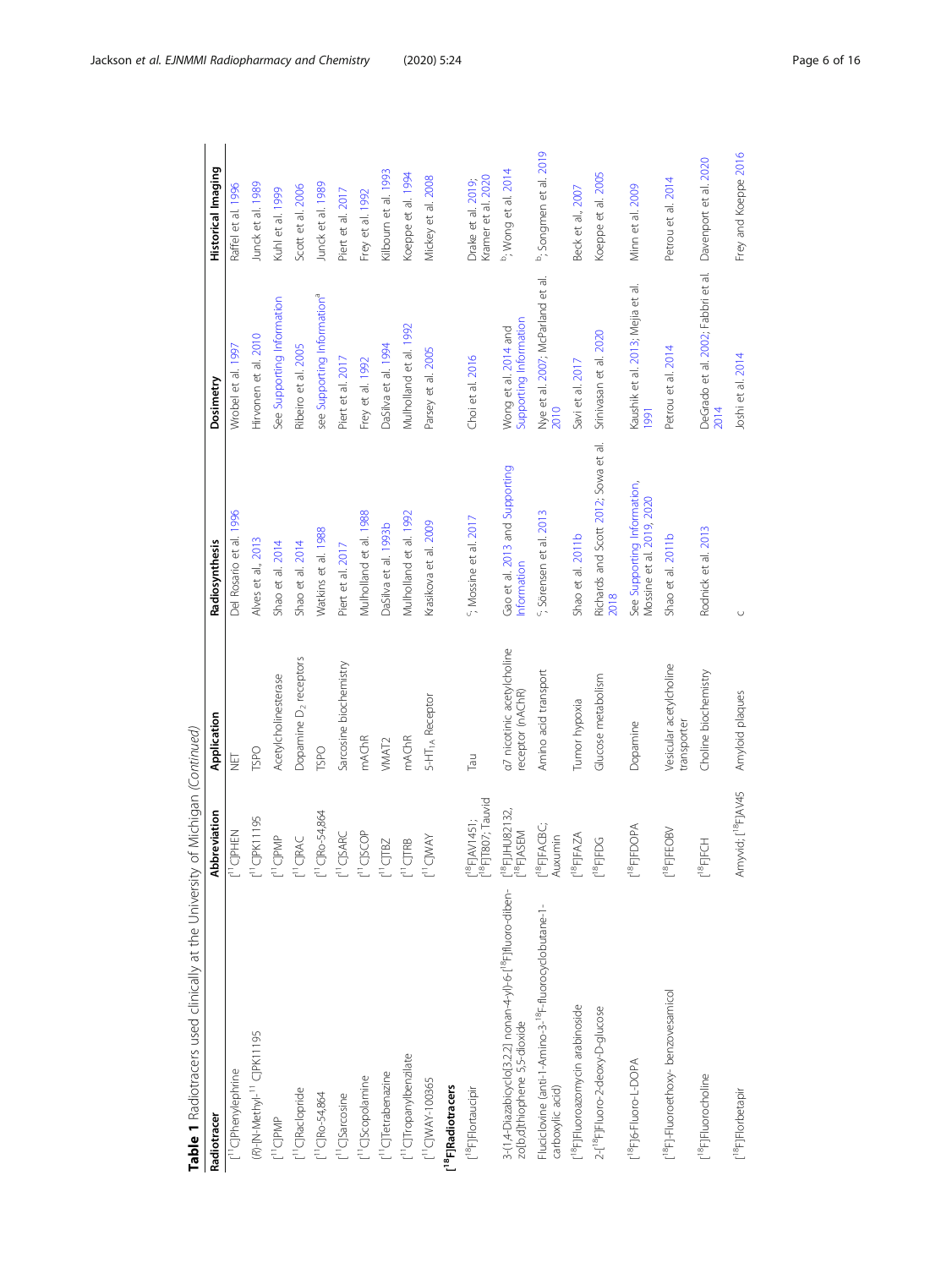| See Supporting Information<br>Vesselle et al. 2003; Mendes<br>See Supporting Information; Rodnick Afshar-Oromieh et al. 2016;<br>Kilbourn et al. 1989<br>Graham et al. 1997<br>Brihaye et al. 1995<br>Kramer et al. 2020<br>Walker et al. 2013<br>Raffel et al. 2018<br>Kranz et al. 2016<br>Koole et al. 2009<br>Raffel et al. 2018<br>Lin et al. 2010<br>Yi et al. 2015<br>et al. 2018<br>2010<br>NETSPOT prescribing information<br>Haka and Kilbourn 1988, 1990<br>Dick and Watkins 2015<br><sup>c</sup> ; Snellman et al. 2014<br>Hockley et al. 2013<br>Kramer et al. 2020<br>Shao et al. 2011b<br>Shao et al. 2011b<br>Shao et al. 2011b<br><sup>d</sup> ; Riss et al. 2012<br>Raffel et al. 2018<br>Raffel et al. 2018<br>Lin et al. 2010<br>Scott 2012<br>2016<br>Prostate specific membrane<br>Somatostatin receptors<br>Cellular proliferation<br>Amyloid plaques<br>5-HT <sub>1A</sub> Receptor<br>Tumor hypoxia<br>Bone imaging<br>$a_4\beta_2$ nAChR<br>Blood flow<br><b>Blood flow</b><br>VMAT <sub>2</sub><br>DAT<br>L<br>2<br>Tau<br>1<br>기<br>Vizamyl, [ <sup>18</sup> F]GE67<br>[ <sup>68</sup> Ga]PSMA-11<br>$[^{18}$ FJFP-TBZ,<br>$[^{18}$ FJAV133<br>$[18F]$ FMISO<br>$[18F]$ MHPG<br>L <sup>18</sup> FJPHPG<br>$[$ <sup>18</sup> F]MPPF<br>NETSPOT<br>$[13$ NJNH <sub>3</sub><br>$\mathsf{C}^2\mathsf{CH}[\mathsf{O}_\mathsf{S1}]$<br>$[$ <sup>18</sup> F]FLBT<br>$[18F]$ NML<br>$[$ <sup>18</sup> FJGBR<br>$[$ <sup>18</sup> FJNaF<br>$[$ <sup>18</sup> FJFLT<br>2'-Methoxyphenyl-(N-2'-pyridinyl)-p- <sup>18</sup> F-fluoro-<br>4-[ <sup>18</sup> F]Fluoro-m-hydroxyphenethylguanidine<br>4-[ <sup>18</sup> F]Fluoro-p-hydroxyphenethylguanidine<br>[ <sup>18</sup> F]-Fluoro-3'-deoxy-3'-L-fluorothymidine<br>[ <sup>18</sup> F]Fluoropropyl-dihydrotetrabenazine<br>[ <sup>18</sup> F]GBR13119 /[ <sup>18</sup> F]GBR12909<br>[ <sup>18</sup> F]N-Methyl Lansoprazole<br>benzamidoethylpiperazine<br>[ <sup>18</sup> F]Fluoromisonidazole<br>[ <sup>18</sup> F]Sodium Fluoride<br>[ <sup>68</sup> Ga]PSMA-HBEDCC<br>[ <sup>18</sup> F]Flutemetamol<br><b>Other Radiotracers</b><br>[ <sup>68</sup> Ga]DOTATATE<br>[ <sup>13</sup> N]Ammonia<br>[ <sup>18</sup> F]Flubatine<br>[ <sup>15</sup> O]Water | Abbreviation | Application | Radiosynthesis | Dosimetry                           | <b>Historical Imaging</b>          |
|----------------------------------------------------------------------------------------------------------------------------------------------------------------------------------------------------------------------------------------------------------------------------------------------------------------------------------------------------------------------------------------------------------------------------------------------------------------------------------------------------------------------------------------------------------------------------------------------------------------------------------------------------------------------------------------------------------------------------------------------------------------------------------------------------------------------------------------------------------------------------------------------------------------------------------------------------------------------------------------------------------------------------------------------------------------------------------------------------------------------------------------------------------------------------------------------------------------------------------------------------------------------------------------------------------------------------------------------------------------------------------------------------------------------------------------------------------------------------------------------------------------------------------------------------------------------------------------------------------------------------------------------------------------------------------------------------------------------------------------------------------------------------------------------------------------------------------------------------------------------------------------------------------------------------------------------------------------------------------------------------------------------------------------------------------------------------------------------------------------------------------------------------------------------------------------------------------------------------------|--------------|-------------|----------------|-------------------------------------|------------------------------------|
|                                                                                                                                                                                                                                                                                                                                                                                                                                                                                                                                                                                                                                                                                                                                                                                                                                                                                                                                                                                                                                                                                                                                                                                                                                                                                                                                                                                                                                                                                                                                                                                                                                                                                                                                                                                                                                                                                                                                                                                                                                                                                                                                                                                                                                  |              |             |                |                                     | Bertagna et al. 2013               |
|                                                                                                                                                                                                                                                                                                                                                                                                                                                                                                                                                                                                                                                                                                                                                                                                                                                                                                                                                                                                                                                                                                                                                                                                                                                                                                                                                                                                                                                                                                                                                                                                                                                                                                                                                                                                                                                                                                                                                                                                                                                                                                                                                                                                                                  |              |             |                |                                     | Sattler et al. 2012                |
|                                                                                                                                                                                                                                                                                                                                                                                                                                                                                                                                                                                                                                                                                                                                                                                                                                                                                                                                                                                                                                                                                                                                                                                                                                                                                                                                                                                                                                                                                                                                                                                                                                                                                                                                                                                                                                                                                                                                                                                                                                                                                                                                                                                                                                  |              |             |                |                                     | Frey and Koeppe 2016               |
|                                                                                                                                                                                                                                                                                                                                                                                                                                                                                                                                                                                                                                                                                                                                                                                                                                                                                                                                                                                                                                                                                                                                                                                                                                                                                                                                                                                                                                                                                                                                                                                                                                                                                                                                                                                                                                                                                                                                                                                                                                                                                                                                                                                                                                  |              |             |                |                                     | Bruehlmeier et al. 2004            |
|                                                                                                                                                                                                                                                                                                                                                                                                                                                                                                                                                                                                                                                                                                                                                                                                                                                                                                                                                                                                                                                                                                                                                                                                                                                                                                                                                                                                                                                                                                                                                                                                                                                                                                                                                                                                                                                                                                                                                                                                                                                                                                                                                                                                                                  |              |             |                |                                     | Kilbourn and Koeppe<br>2019        |
|                                                                                                                                                                                                                                                                                                                                                                                                                                                                                                                                                                                                                                                                                                                                                                                                                                                                                                                                                                                                                                                                                                                                                                                                                                                                                                                                                                                                                                                                                                                                                                                                                                                                                                                                                                                                                                                                                                                                                                                                                                                                                                                                                                                                                                  |              |             |                |                                     | Koeppe et al. 1990b                |
|                                                                                                                                                                                                                                                                                                                                                                                                                                                                                                                                                                                                                                                                                                                                                                                                                                                                                                                                                                                                                                                                                                                                                                                                                                                                                                                                                                                                                                                                                                                                                                                                                                                                                                                                                                                                                                                                                                                                                                                                                                                                                                                                                                                                                                  |              |             |                |                                     | Raffel et al. 2018                 |
|                                                                                                                                                                                                                                                                                                                                                                                                                                                                                                                                                                                                                                                                                                                                                                                                                                                                                                                                                                                                                                                                                                                                                                                                                                                                                                                                                                                                                                                                                                                                                                                                                                                                                                                                                                                                                                                                                                                                                                                                                                                                                                                                                                                                                                  |              |             |                |                                     | b; Aznavour and<br>Zimmer 2007     |
|                                                                                                                                                                                                                                                                                                                                                                                                                                                                                                                                                                                                                                                                                                                                                                                                                                                                                                                                                                                                                                                                                                                                                                                                                                                                                                                                                                                                                                                                                                                                                                                                                                                                                                                                                                                                                                                                                                                                                                                                                                                                                                                                                                                                                                  |              |             |                | Segall et al. 2010; Silveira et al. | Wong and Piert 2013                |
|                                                                                                                                                                                                                                                                                                                                                                                                                                                                                                                                                                                                                                                                                                                                                                                                                                                                                                                                                                                                                                                                                                                                                                                                                                                                                                                                                                                                                                                                                                                                                                                                                                                                                                                                                                                                                                                                                                                                                                                                                                                                                                                                                                                                                                  |              |             |                |                                     | Kramer et al. 2020                 |
|                                                                                                                                                                                                                                                                                                                                                                                                                                                                                                                                                                                                                                                                                                                                                                                                                                                                                                                                                                                                                                                                                                                                                                                                                                                                                                                                                                                                                                                                                                                                                                                                                                                                                                                                                                                                                                                                                                                                                                                                                                                                                                                                                                                                                                  |              |             |                |                                     | Raffel et al. 2018                 |
|                                                                                                                                                                                                                                                                                                                                                                                                                                                                                                                                                                                                                                                                                                                                                                                                                                                                                                                                                                                                                                                                                                                                                                                                                                                                                                                                                                                                                                                                                                                                                                                                                                                                                                                                                                                                                                                                                                                                                                                                                                                                                                                                                                                                                                  |              |             |                |                                     |                                    |
|                                                                                                                                                                                                                                                                                                                                                                                                                                                                                                                                                                                                                                                                                                                                                                                                                                                                                                                                                                                                                                                                                                                                                                                                                                                                                                                                                                                                                                                                                                                                                                                                                                                                                                                                                                                                                                                                                                                                                                                                                                                                                                                                                                                                                                  |              |             |                |                                     | Beanlands et al. 1994              |
|                                                                                                                                                                                                                                                                                                                                                                                                                                                                                                                                                                                                                                                                                                                                                                                                                                                                                                                                                                                                                                                                                                                                                                                                                                                                                                                                                                                                                                                                                                                                                                                                                                                                                                                                                                                                                                                                                                                                                                                                                                                                                                                                                                                                                                  |              |             |                |                                     | Minoshima et al. 1993              |
|                                                                                                                                                                                                                                                                                                                                                                                                                                                                                                                                                                                                                                                                                                                                                                                                                                                                                                                                                                                                                                                                                                                                                                                                                                                                                                                                                                                                                                                                                                                                                                                                                                                                                                                                                                                                                                                                                                                                                                                                                                                                                                                                                                                                                                  |              |             |                |                                     | <sup>b</sup> ; Fallahi et al. 2019 |
| antigen                                                                                                                                                                                                                                                                                                                                                                                                                                                                                                                                                                                                                                                                                                                                                                                                                                                                                                                                                                                                                                                                                                                                                                                                                                                                                                                                                                                                                                                                                                                                                                                                                                                                                                                                                                                                                                                                                                                                                                                                                                                                                                                                                                                                                          |              |             | et al. 2020    | Sandgren et al. 2019                | Rodnick et al. 2020                |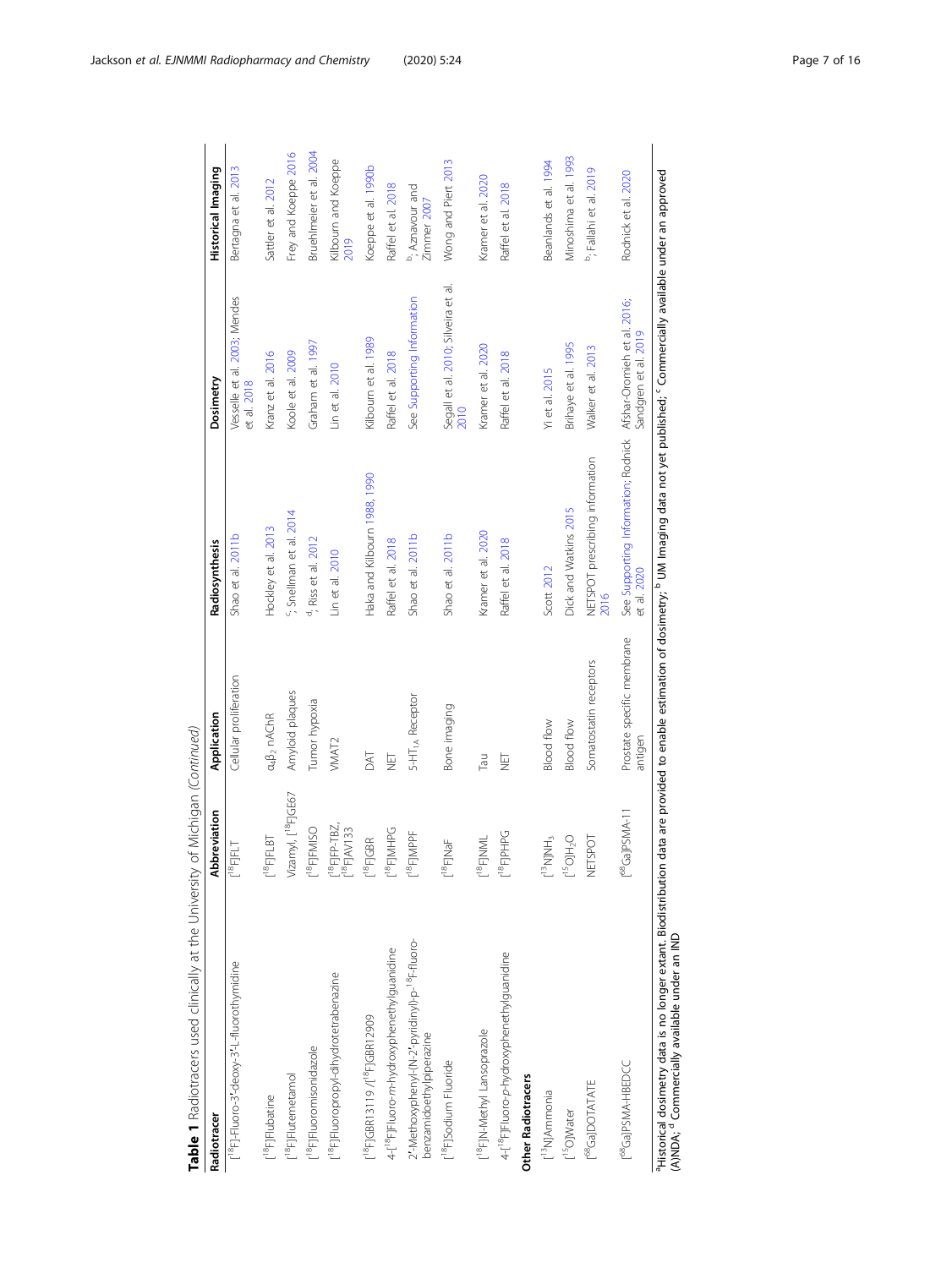according to current Good Manufacturing Practice (cGMP) using the guidelines outlined in the US Pharmacopeia, (USP < 823> Positron Emission Tomography Drugs for Compounding, Investigational, and Research Uses [2020](#page-14-0)).

#### Dosimetry

Radiation-absorbed-dose estimates can either be obtained from literature sources or determined using the OLINDA/EXM 1.0 software package (Stabin et al. [2005](#page-14-0)). Table [1](#page-4-0) provides literature sources of dosimetry wherever available. For any radiotracers where literature dosimetry is unavailable, dosimetry is provided in the [Supporting](#page-9-0) [Information.](#page-9-0)

#### Imaging

Research PET scans have been conducted since the first PET scanner was installed at the University of Michigan (UM) in the 1980s. Historical examples of imaging studies mostly conducted at our Center with the various radiotracers are provided in Table [1](#page-4-0), including practical information on both scanning protocols and image kinetic analysis. Injected dose (MBq), mass dose limits (μg) and historical numbers of subjects scanned are provided in Table [2.](#page-8-0)

#### **Discussion**

At the University of Michigan we have a long history of using PET radiotracers in clinical research studies (using both the RDRC and IND mechanisms). Detailed information for 55 such radiotracers is provided in Table [1](#page-4-0), including references for radiosyntheses and dosimetry available in the peer-reviewed literature. Synthesis  $(11)$ C butanol,  $[18]$ F ASEM, [<sup>18</sup>F]FDOPA, [<sup>68</sup>Ga]PSMA-11) and dosimetry ([<sup>18</sup>F]ASEM, [<sup>11</sup>C]butanol, [<sup>11</sup>C]HED,  $[{}^{11}C]LY2795050, [{}^{11}C]MPH, [{}^{18}F]MPPF, [{}^{11}C]PMP, [{}^{11}C]RO-54864)$  information that has not previously been published is provided in the [Supporting Information](#page-9-0) associated with this article. Pharmacological dose and radioactivity dosing information for the PET drugs is also provided (Table [2](#page-8-0)), along with historical numbers of administrations to subjects at the University of Michigan PET Center. Rationale for those radiotracers without mass dose limits is provided in the [Supporting Information](#page-9-0).

As noted above, a study conducted under RDRC oversight cannot exceed 30 subjects without special provisions. The PET drugs corresponding to some of the larger numbers of subjects discussed herein have been used in numerous different RDRC studies over the course of many years (and decades in some instances). In the event any given study exceeded 30 research subjects, the RDRC committee filed a special summary (Form FDA 2915). At the doses specified, no pharmacological or physiological changes were observed after intravenous administration of any of the PET drugs, and the basic science studies were conducted without exceeding any regulatory radiation dose limits. All scans have been reported to the US FDA in the annual RDRC reports required by the agency.

### Conclusion

While an IND (or eIND) is the dominant route to FDA approval for first-in-man studies, collection of the requisite data and preparation of the application can be a daunting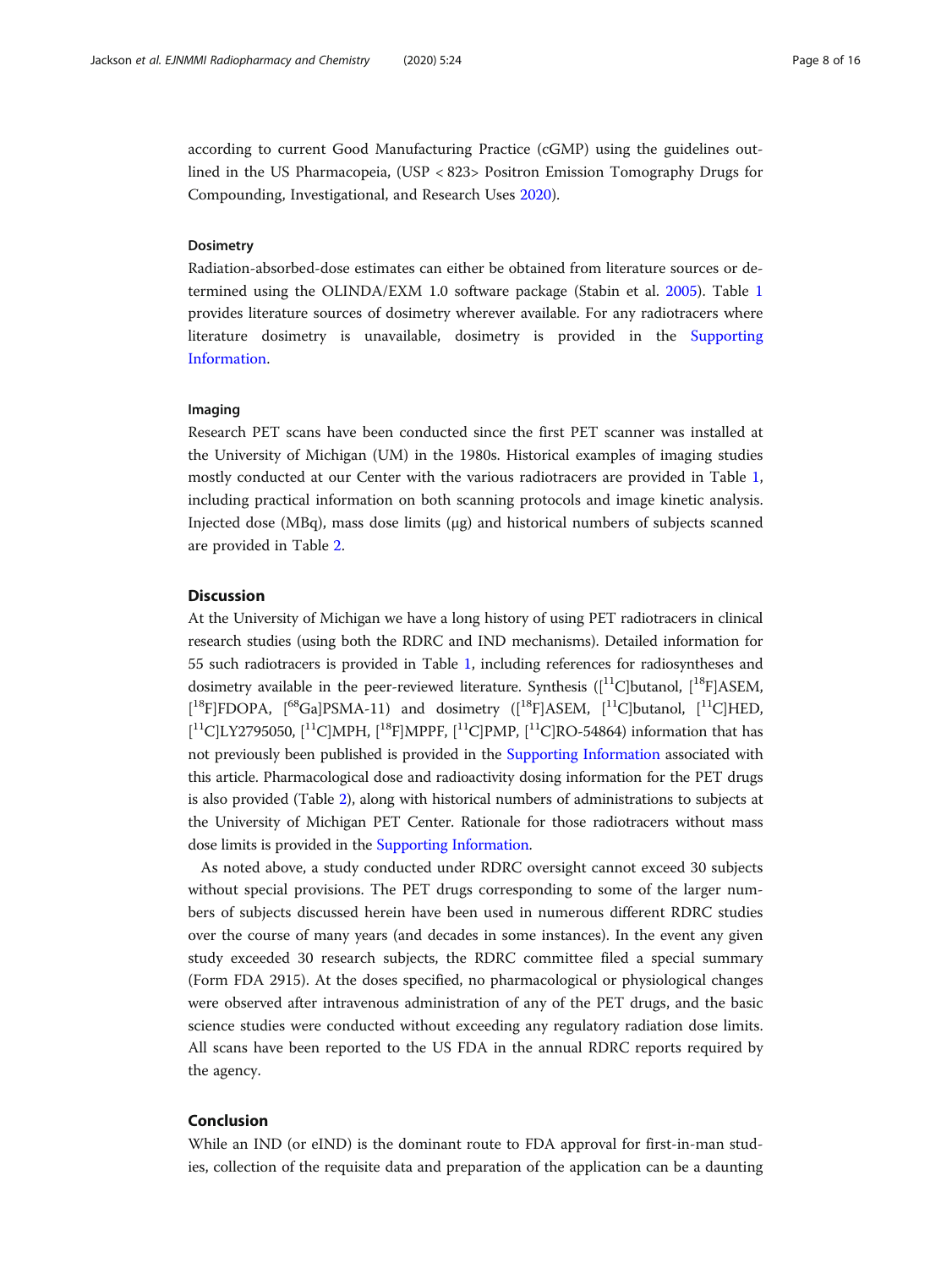| Radiotracer                      | <b>Injected Dose</b><br>(MBq) | Mass dose limit                                                                   | Number of<br>subjects<br>scanned | <b>Clinically detectable</b><br>pharmacological effects<br>in humans |
|----------------------------------|-------------------------------|-----------------------------------------------------------------------------------|----------------------------------|----------------------------------------------------------------------|
| $[$ <sup>11</sup> C]Radiotracers |                               |                                                                                   |                                  |                                                                      |
| $[$ <sup>11</sup> C]ACE          | 740                           | None                                                                              | 475                              | No                                                                   |
| $[^{11}C]$ ACHC                  | 740                           | ≤5000 µg/subject                                                                  | 2                                | No                                                                   |
| $[$ <sup>11</sup> C]BMP          | 444                           | ≤4625 µg/subject                                                                  | 65                               | No                                                                   |
| $[$ <sup>11</sup> C]BUT          | 555                           | $\leq$ 125 µg/kg                                                                  | $0^{\rm a}$                      | a                                                                    |
| $[^{11}C]CFN$                    | 555                           | $\leq$ 0.03 µg/kg                                                                 | 1492                             | No                                                                   |
| $[{}^{11}C]CHO$                  | 592                           | None                                                                              | 44                               | No                                                                   |
| $[$ <sup>11</sup> C]DASB         | 666                           | $\leq$ 8 µg/subject                                                               | 179                              | No                                                                   |
| $[^{11}C]$ DTBZ                  | 555                           | ≤50 µg/subject                                                                    | 1823                             | No                                                                   |
| $[{}^{11}C]$ EPI                 | 740                           | < 9 µg/subject epinephrine<br>$&$ $\leq$ 1 µg/subject<br>norepinephrine precursor | 96                               | No                                                                   |
| $[$ <sup>11</sup> C]FMZ          | 370                           | $\leq$ 50 µg/subject                                                              | 668                              | No                                                                   |
| $[11]$ C]HED                     | 666                           | $\leq$ 50 µg/subject <sup>b</sup>                                                 | 643                              | No                                                                   |
| $[^{11}C]$ LY2795050             | 555                           | $\leq$ 10 µg/subject                                                              | $0^{\rm c}$                      | C                                                                    |
| [11C] MET                        | 444                           | None                                                                              | 129                              | No                                                                   |
| $[11]$ C]MTBZ                    | 580                           | $\leq$ 10 µg/subject                                                              | 6                                | No                                                                   |
| $[$ <sup>11</sup> C]MPH          | 666                           | ≤25 µg/subject                                                                    | 170                              | No                                                                   |
| $[11]$ C]NMBP                    | 740-1480                      | $\leq$ 127 µg/subject <sup>d</sup>                                                | 59                               | No                                                                   |
| $[11]$ C]OMAR                    | 666                           | $0.14 \mu g/kg$                                                                   | $0^e$                            | е                                                                    |
| $[$ <sup>11</sup> C]PALM         | 740                           | None                                                                              | 8                                | No                                                                   |
| $\lceil$ <sup>11</sup> ClPBR28   | 666                           | $\leq$ 10 µg/subject                                                              | 34                               | No                                                                   |
| $[{}^{11}C]P$ iB                 | 666                           | $\leq$ 13 µg/subject                                                              | 592                              | No                                                                   |
| $[$ <sup>11</sup> C]PE2I         | 555                           | $\leq$ 6.3 µg/subject                                                             | 1                                | No                                                                   |
| $[11]$ C]PHEN                    | 740                           | ≤6800 µg/subject                                                                  | 29                               | No                                                                   |
| $[^{11}C]$ PK11195               | 888                           | ≤420 µg/subject                                                                   | 118                              | No                                                                   |
| $[$ <sup>11</sup> C]PMP          | 555                           | $\leq$ 200 µg/subject                                                             | 801                              | No                                                                   |
| $[^{11}C]RAC$                    | 555                           | $\leq$ 50 µg/subject                                                              | 627                              | No                                                                   |
| $[^{11}C]$ Ro-54,864             | 555                           | $\leq$ 160 µg/subject                                                             | 6                                | No                                                                   |
| $[^{11}C]SARC$                   | 592                           | None                                                                              | 20                               | No                                                                   |
| $[11C]$ SCOP                     | 1480                          | ≤50 µg/subject                                                                    | 14                               | No                                                                   |
| $[^{11}C]TBZ$                    | 1018                          | $\leq$ 10 µg/subject                                                              | $\overline{2}$                   | No                                                                   |
| $[$ <sup>11</sup> CJTRB          | 1110                          | ≤31 µg/subject                                                                    | 26                               | No                                                                   |
| $[^{11}C]$ WAY-100365            | 555                           | $\leq$ 15 µg/subject                                                              | 51                               | No                                                                   |
| [ <sup>18</sup> F]Radiotracers   |                               |                                                                                   |                                  |                                                                      |
| $[{}^{18}$ F]AV1451              | 370                           | $\leq$ 20 µg/subject                                                              | 92                               | No                                                                   |
| $[$ <sup>18</sup> F]ASEM         | 370                           | ≤0.67 µg/subject                                                                  | 1                                | No                                                                   |
| Auxumin                          | 370                           | $\leq$ 20 µg/subject                                                              | 228 <sup>f</sup>                 | No                                                                   |
| $[$ <sup>18</sup> F]FAZA         | 296                           | $\leq$ 3.5 µg/subject                                                             | 14                               | No                                                                   |
| $[{}^{18}$ F]FDG                 | 185-296                       | None                                                                              | 6804                             | No                                                                   |
| $[{}^{18}$ F]FDOPA               | 148                           | $\leq$ 15 µg/subject                                                              | 0 <sup>9</sup>                   | g                                                                    |
| $[$ <sup>18</sup> F]FEOBV        | 296                           | ≤1.23 µg/subject                                                                  | 308                              | No                                                                   |
| $\rm [^{18}F]$ FCH               | 222                           | $\leq$ 100 µg/subject                                                             | 67                               | No                                                                   |
| Amyvid                           | 370                           | ≤50 µg/subject                                                                    | 222                              | No                                                                   |

## <span id="page-8-0"></span>Table 2 Dosing information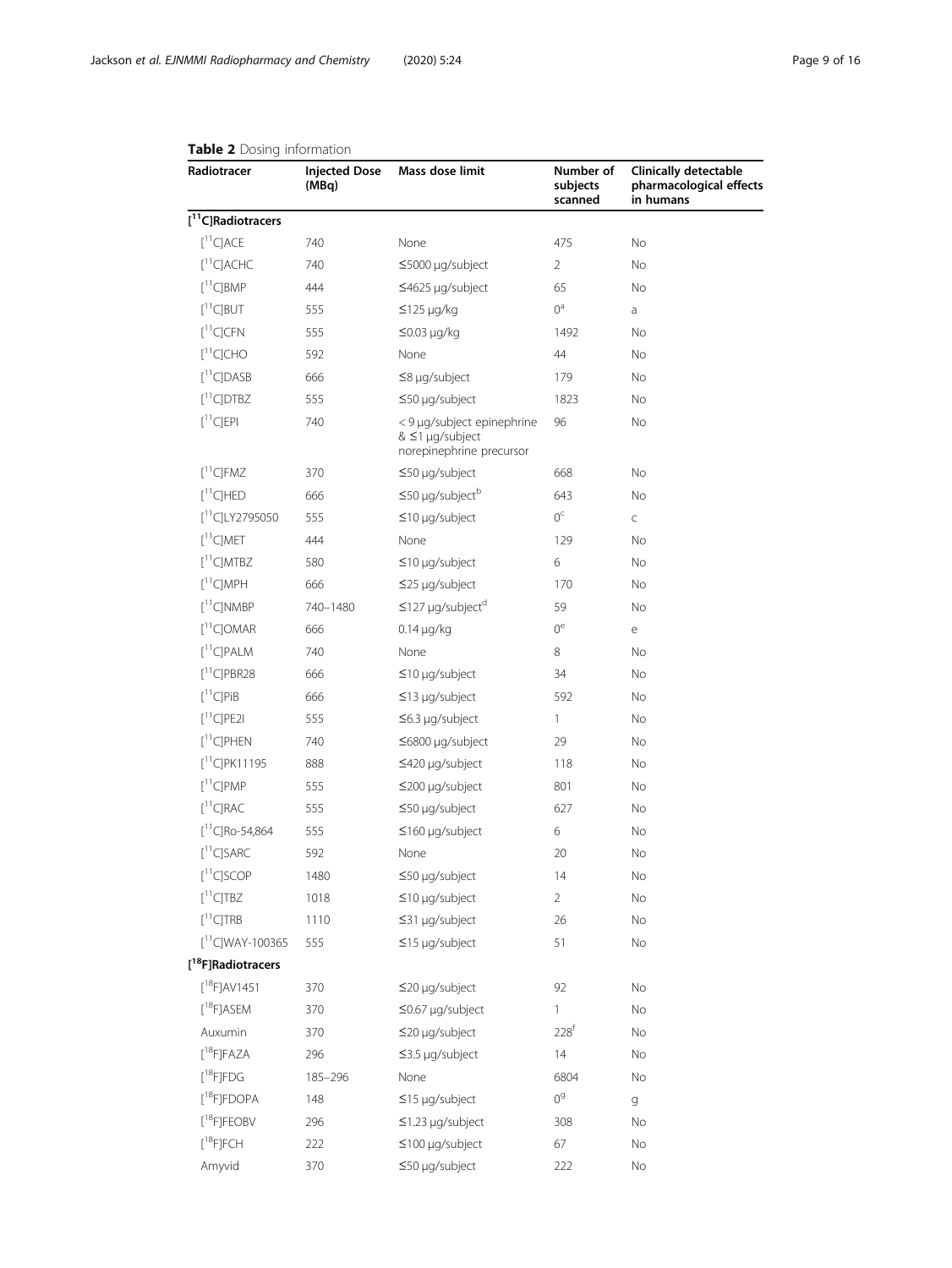| Radiotracer                    | <b>Injected Dose</b><br>(MBq) | Mass dose limit       | Number of<br>subjects<br>scanned | <b>Clinically detectable</b><br>pharmacological effects<br>in humans |
|--------------------------------|-------------------------------|-----------------------|----------------------------------|----------------------------------------------------------------------|
| $[^{18}F]FLT$                  | 370                           | $\leq$ 20 µg/subject  | 8                                | No                                                                   |
| $[$ <sup>18</sup> F]FLBT       | 296                           | $\leq$ 0.02 µg/kg     | 92                               | <b>No</b>                                                            |
| Vizamyl                        | 370                           | $\leq$ 20 µg/subject  | 11                               | No                                                                   |
| $\lceil$ <sup>18</sup> F]FMISO | 370                           | $\leq$ 15 µg/subject  | 8                                | No                                                                   |
| $[^{18}F]$ FP-TBZ              | 370                           | $\leq$ 7.5 µg/subject | 23                               | No                                                                   |
| $[^{18}F]$ GBR                 | 148                           | $\leq$ 900 µg/subject | $\overline{2}$                   | <b>No</b>                                                            |
| $\lceil$ <sup>18</sup> F]MHPG  | 241                           | $\leq$ 10 µg/subject  | 17                               | <b>No</b>                                                            |
| $[^{18}F]MPPF$                 | 259                           | $\leq$ 2 µg/subject   | 34                               | No                                                                   |
| $\lceil$ <sup>18</sup> F]NaF   | 222                           | None                  | 9                                | No                                                                   |
| $[$ <sup>18</sup> F]NML        | 370                           | $\leq$ 10 µg/subject  | 6                                | No                                                                   |
| $[^{18}F]$ PHPG                | 241                           | $\leq$ 10 µg/subject  | 15                               | No                                                                   |
| <b>Other Radiotracers</b>      |                               |                       |                                  |                                                                      |
| $[{}^{13}N]NH_3$               | 740                           | None                  | 1472                             | <b>No</b>                                                            |
| $[^{15}O]$ Water               | 555                           | None                  | 1153                             | <b>No</b>                                                            |
| <b>NETSPOT</b>                 | 200                           | $\leq$ 40 µg/subject  | 981 <sup>f</sup>                 | <b>No</b>                                                            |
| [ <sup>68</sup> Ga]PSMA-11     | 185                           | $\leq$ 10 µg/subject  | $751^{\mathrm{f}}$               | No                                                                   |

#### <span id="page-9-0"></span>Table 2 Dosing information (Continued)

<sup>a</sup>[<sup>11</sup>C]Butanol is validated for clinical production but studies have not yet commenced. We do not expect clinically detectable pharmacological effects as the mass limit (≤125 μg/kg) was selected since it is 1000 times below the NOAEL (125 mg/kg, see: Wagner [2005\)](#page-14-0); <sup>b</sup> combined mass of HED and metaraminol precursor must be  $\leq$ 50 µg/subject; <sup>6</sup> [<sup>11</sup>C]LY2795050 is validated for clinical production but studies have not yet commenced at UM. We do not expect clinically detectable pharmacological effects as the mass limit (≤10 μg/subject) has been used without significant adverse events at other institutions (see: Naganawa et al. [2015](#page-13-0)); <sup>d</sup> See published limits (Yoshida et al. [1998\)](#page-15-0); <sup>e</sup> [<sup>11</sup>C]OMAR is validated for clinical production but studies have not yet commenced at UM. We do not expect clinically detectable pharmacological effects as the mass limit (≤0.14 μg/kg) has been used without significant adverse events at other institutions (see: Wong et al. [2010\)](#page-15-0); <sup>f</sup> Includes subjects numbers scanned for clinical care and research; <sup>g</sup> [<sup>18</sup>FJFDOPA is validated for clinical production but studies have not yet commenced. We do not expect clinically detectable pharmacological effects as the mass limit (≤15 μg/subject) is significantly less than administered masses historically used when employing the electrophilic synthesis of [<sup>18</sup>F]FDOPA (13 mg/62 kg subject, see: Chevalme et al. [2007\)](#page-11-0)

and resource intensive task. Proceeding under approval of a Radioactive Drug Research Committee therefore represents an attractive mechanism for clinical studies of compounds that have (a) already been studied in man and (b) are well characterized in terms of pharmacology and dosimetry. Initiation of a new study for such an established compound is contingent upon access to mass dose and dosimetry data. The data provided herein will streamline future RDRC approval, and facilitate further basic science investigation of 55 PET drugs that target functionally relevant biomarkers in high impact disease states.

#### Supplementary Information

Supplementary information accompanies this paper at [https://doi.org/10.1186/s41181-020-00110-z.](https://doi.org/10.1186/s41181-020-00110-z)

Additional file 1.

#### Abbreviations

ANDA: Abbreviated new drug application; Bq: Becquerels; cGMP: Current good manufacturing practice; eIND: Exploratory IND; FDA: Food and Drug Administration; IND: Investigational new drug; NDA: New drug application; PET: Positron emission tomography; QC: Quality control; RDRC: Radioactive drug research committee; USP: United States Pharmacopeia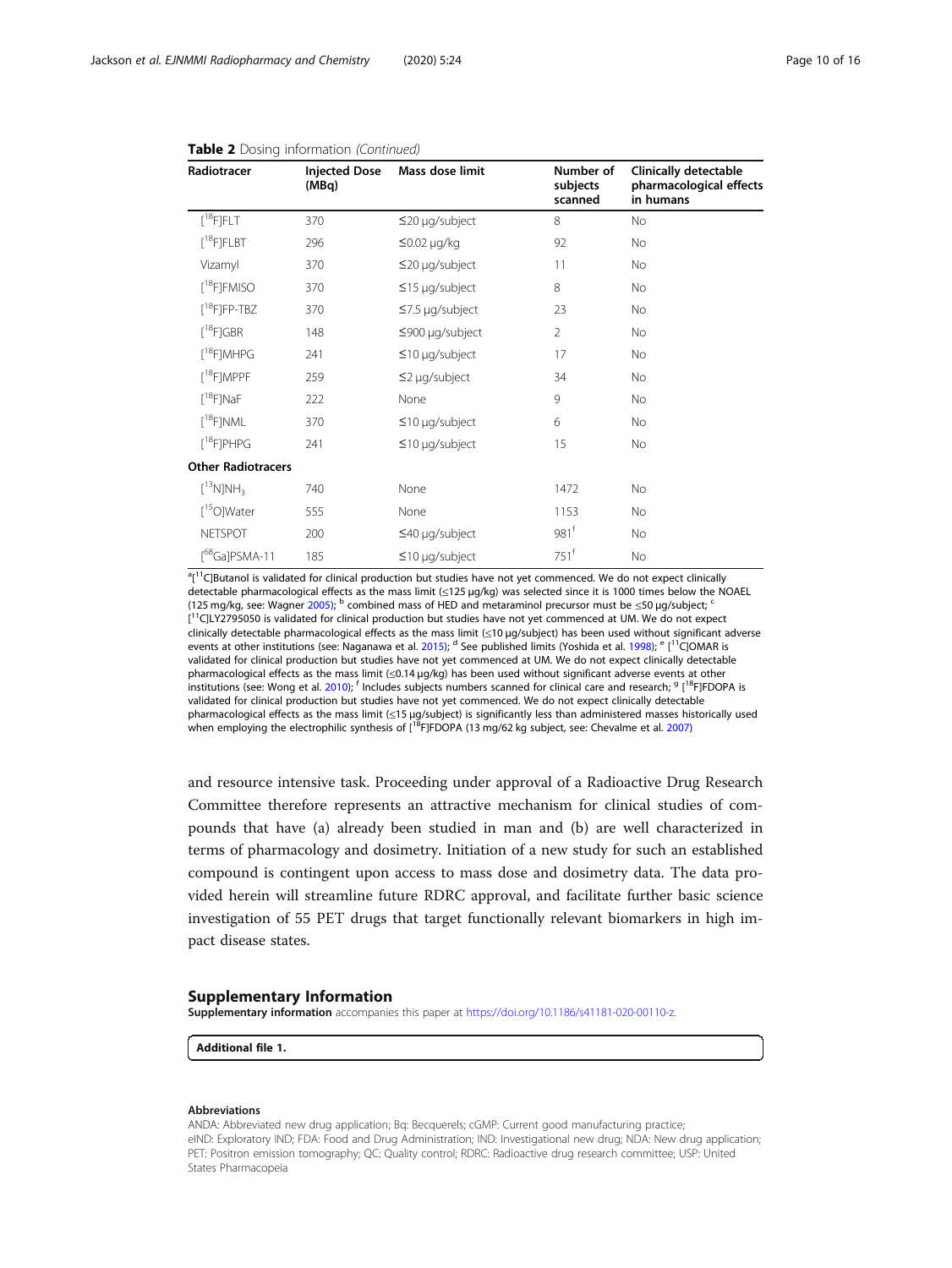#### <span id="page-10-0"></span>Acknowledgments

We thank Prof. James Carey for calculating historical dosimetry data and Mr. Phillip Sherman for generating biodistribution data, as well as the many learners, staff, technologists and both basic science and clinical faculty who have contributed to the synthesis, quality control and clinical translation of PET drugs at the University of Michigan over the years. Assistance in making [<sup>11</sup>C]PBR28 available for use under RDRC from Prof. Robert Innis (NIMH) is gratefully acknowledged. Lastly, we thank Prof. Nabeel Nabulsi, Prof. Richard Carson and their colleagues at the Yale PET Center for help in making  $I^{11}C|LY2795050$  and  $I^{18}F|ASEM$  available for RDRC use at UM, and for generously allowing inclusion of their dosimetry for both radiotracers in the [Supporting Information.](#page-9-0)

#### Authors' contributions

IMJ and PJHS analyzed data and wrote the manuscript. SJL, ARS, JT, XS, MER, LB, MC, SP and AFB conducted radiosyntheses. VER maintains historical PET records and databases. JR is the lead PET technologist who coordinated scheduling and clinical dosing. BGH, BDH, MC and JT provided quality control and/or quality assurance for PET drug manufacture. LEB coordinated RDRC/IRB submissions. DMR calculated dosimetry. KAF, RAK, MRK and PJHS have supervision responsibility. KAF is Chief of Nuclear Medicine and the authorized user physician. The author(s) read and approved the final manuscript.

#### Funding

A fee waiver from EJNMMI Radiopharmacy and Chemistry to make this article available Open Access is gratefully acknowledged.

#### Availability of data and materials

The datasets used in the current paper are available from the corresponding author on reasonable request.

#### Ethics approval and consent to participate

This article does not contain any original studies with human or animal subjects performed by any of the authors.

#### Consent for publication

All authors gave their consent for publication.

#### Competing interests

The authors declare no competing financial interests.

#### Author details

<sup>1</sup>Department of Radiology, University of Michigan, 2276 Medical Science Bldg I, SPC 5610, Ann Arbor, MI 48109, USA <sup>2</sup> Present Address: Stanford University, Stanford, CA, USA. <sup>3</sup> Present Address: Gordon Center for Medical Imaging, Massachusetts General Hospital, Harvard Medical School, Boston, MA, USA.

#### Received: 21 July 2020 Accepted: 19 October 2020 Published online: 11 November 2020

#### References

- Afshar-Oromieh A, Hetzheim H, Kübler W, Kratochwil C, Giesel FL, Hope TA, Eder M, Eisenhut M, Kopka K, Haberkorn U. Radiation dosimetry of <sup>68</sup>Ga-PSMA-11 (HBED-CC) and preliminary evaluation of optimal imaging timing. Eur J Nucl Med Mol Imaging. 2016;43:1611–20.
- Albin R, Koeppe R, Bohnen N, Wernette K, Kilbourn M, Frey K. Spared caudal brainstem SERT binding in early Parkinson disease. J Cereb Blood Flow Metab. 2008;28:441–4.
- Albin RL, Koeppe RA, Wernette K, Zhuang W, Nichols T, Kilbourn MR, Frey KA. Striatal [11C]dihydrotetrabenazine and [<sup>11</sup>C]methylphenidate binding in Tourette syndrome. Neurology. 2009;72:1390-6.
- Alves VH, Abrunhosa AJ, Castelo-Branco M. Optimisation of synthesis, purification and reformulation of (R)-[N-Methyl-11C]PK11195 for in vivo PET imaging studies. In Proceedings of the 2013 IEEE 3rd Portuguese Meeting in Bioengineering (ENBENG), Braga, Portugal, 20–23 February 2013; pp. 1–5.
- Aznavour N, Zimmer L. [<sup>18</sup>F]MPPF as a tool for the in vivo imaging of 5-HT1A receptors in animal and human brain. Neuropharmacology. 2007;52:695–707.
- Beanlands RS, Muzik O, Hutchins GD, Wolfe ER Jr, Schwaiger M. Heterogeneity of regional nitrogen 13-labeled ammonia tracer distribution in the normal human heart: comparison with rubidium 82 and copper 62-labeled PTSM. J Nucl Cardiol. 1994;1:225–35.
- Beck R, Roper B, Carlsen JM, Huisman MC, Lebschi JA, Andratschke N, Picchio M, Souvatzoglou M, Machulla H-J, Piert M. Pretreatment 18F-FAZA PET Predicts Success of Hypoxia-Directed Radiochemotherapy Using Tirapazamine. J Nucl Med. 2007;48:973–980.
- Bertagna F, Biasiotto G, Giubbini R. The role of F-18-fluorothymidine PET in oncology. Clin Transl Imaging. 2013;1:77–97.
- Blecha JE, Henderson BD, Hockley BG, VanBrocklin HF, Zubieta J-K, DaSilva AF, Kilbourn MR, Koeppe RA, Scott PJH, Shao X. An updated synthesis of [11C]Carfentanil for positron emission tomography (PET) imaging of the μ-opioid receptor J. Labelled Comp Radiopharm. 2017;60:375–80.
- Brihaye C, Depresseux JC, Comar D. Radiation dosimetry for bolus administration of oxygen-15-water. J Nucl Med. 1995;36: 651–6.
- Brown AK, Fujita M, Fujimura Y, Liow J-S, Stabin M, Ryu YH, Imaizumi M, Hong J, Pike VW, Innis RB. Radiation dosimetry and biodistribution in monkey and man of 11C-PBR28: a PET radioligand to image inflammation. J Nucl Med. 2007;48:2072–9.
- Bruehlmeier M, Roelcke U, Schubiger PA, Ametamey SM. Assessment of hypoxia and perfusion in human brain tumors using PET with <sup>18</sup>F-fluoromisonidazole and <sup>15</sup>O-H<sub>2</sub>O. J Nucl Med. 2004;45:1851–9.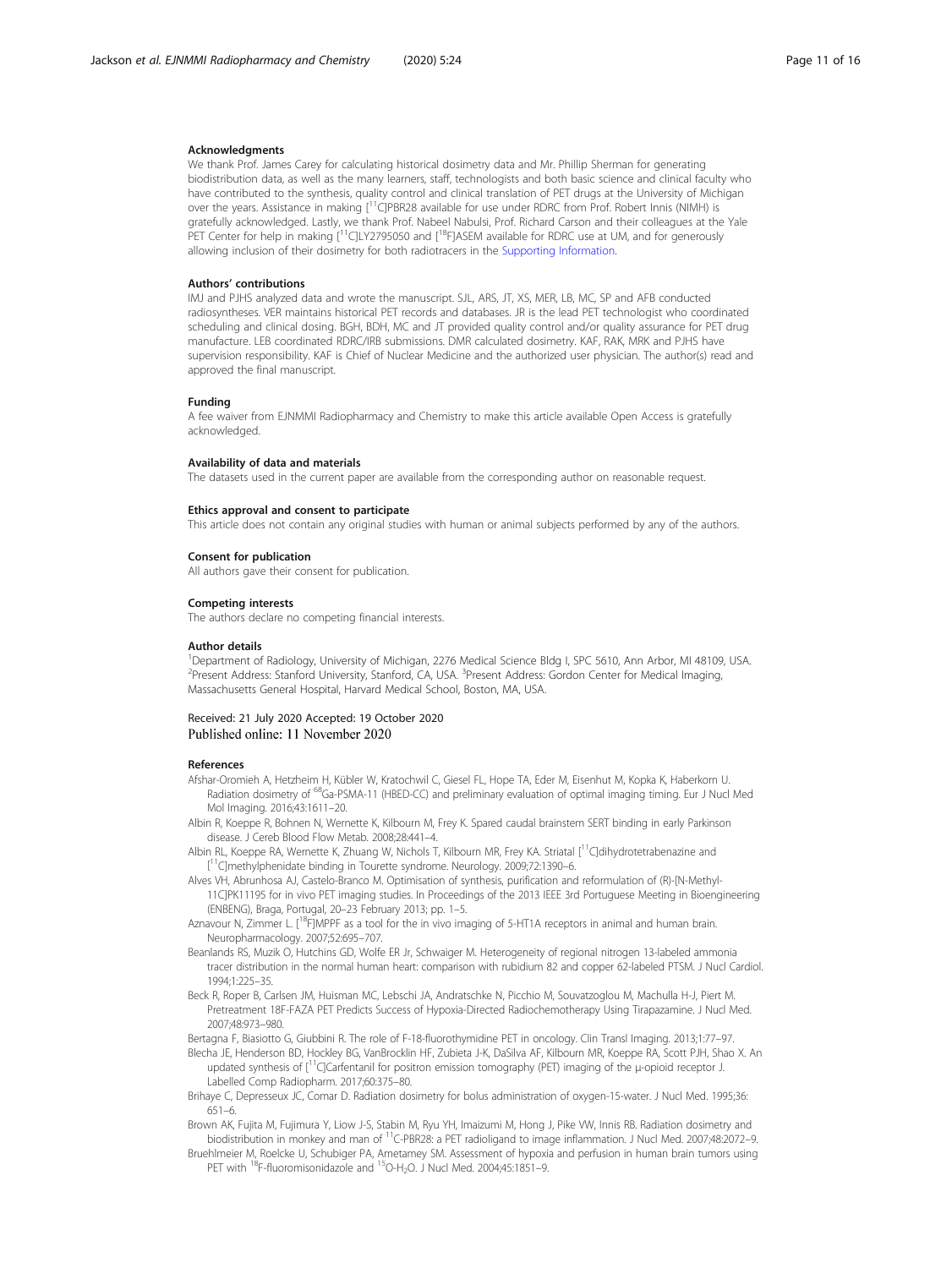<span id="page-11-0"></span>Burke JF, Albin RL, Koeppe RA, Giordani B, Kilbourn MR, Gilman S, Frey KA. Assessment of mild dementia with amyloid and dopamine terminal positron emission tomography. Brain. 2011;134(Pt 6):1647–57.

- Carpenter AP Jr, Pontecorvo MJ, Hefti FF, Skovronsky DM. The use of the exploratory IND in the evaluation and development of 18F-PET radiopharmaceuticals for amyloid imaging in the brain: a review of one company's experience. Q J Nucl Med Mol Imaging. 2009;53:387–93.
- Chakraborty PK, Gildersleeve DL, Jewett DM, Toorongian SA, Kilbourn MR, Schwaiger M, Wieland DM. High yield synthesis of high specific activity R-(-)-[<sup>11</sup>C]epinephrine for routine PET studies in humans. Nucl Med Biol. 1993;20:939-44.
- Chevalme Y-M, Montravers F, Vuillez J-P, Zanca M, Fallais C, Oustrin J, Talbot J-N. FDOPA-(18F): a PET radiopharmaceutical recently registered for diagnostic use in countries of the European Union. Braz Arch Biol Technol. 2007;50:77–90.
- Choi JY, Lyoo CH, Lee JH, Cho H, Kim KM, Kim JS, Ryu YH. Human radiation dosimetry of [<sup>18</sup>F]AV-1451(T807) to detect tau pathology. Mol Imaging Biol. 2016;18:479–82.
- Christensen NL, Jakobsen S, Schacht AC, Munk OL, Alstrup AKO, Tolbod LP, Harms HJ, Nielsen S, Gormsen LC. Whole-body biodistribution, dosimetry, and metabolite correction of [<sup>11</sup>C]Palmitate: a PET tracer for imaging of fatty acid metabolism. Mol Imaging. 2017;16:1–9.
- DaSilva JN, Carey JE, Sherman PS, Pisani TJ, Kilbourn MR. Characterization of [<sup>11</sup>C]tetrabenazine as an in vivo radioligand for the vesicular monoamine transporter. Nucl Med Biol. 1994;21:151–6.
- DaSilva JN, Kilbourn MR, Mangner TJ. Synthesis of a [11C]methoxy derivative of α-dihydrotetrabenazine: a radioligand for studying the vesicular monoamine transporter. Appl Radiat Isot. 1993a;44:1487–9.
- DaSilva JN, Kilbourn MR, Mangner TJ. Synthesis of a [<sup>11</sup>C]tetrabenazine, a vesicular monoamine uptake inhibitor, for PET imaging studies. Appl Radiat Isot. 1993b;44:673-6.<br>Davenport MS, Montgomery JS, Kunju LP, Siddiqui J, Shankar PR, Rajendiran T, Shao X, Lee E, Denton B, Barnett C, Piert M.
- <sup>18</sup>F-choline PET/mpMRI for detection of clinically significant prostate cancer: part 1. Improved risk stratification for MRIguided transrectal prostate biopsies. J Nucl Med. 2020;61:337–43.
- de Jong HW, Rijzewijk LJ, Lubberink M, van der Meer RW, Lamb HJ, Smit JW, Diamant M, Lammertsma AA. Kinetic models for analysing myocardial [<sup>11</sup>C]palmitate data. Eur J Nucl Med Mol Imaging. 2009;36:966–78.
- DeGrado TR, Reiman RE, Price DT, Wang S, Coleman RE. Pharmacokinetics and radiation dosimetry of 18F-fluorocholine. J Nucl Med. 2002;43:92–6.
- Del Rosario RB, Jung Y-W, Caraher J, Chakraborty PK, Wieland DM. Synthesis and preliminary evaluation of [<sup>11</sup>C]-(−)-phenylephrine as a functional heart neuronal PET agent. Nucl Med Biol. 1996;23:611–6.
- Deloar HM, Fujiwara T, Nakamura T, Itoh M, Imai D, Miyaka M, Watanuki S. Estimation of internal absorbed dose of L- [methyl-11C]methionine using whole-body positron emission tomography. Eur J Nucl Med Mol Imaging. 1998;25:629–33.
- Dick DW, Watkins GL. Synthesis of oxygen-15 water ([<sup>15</sup>O]H<sub>2</sub>O). In: Scott PJH, editor. Radiochemical syntheses volume 2: further radiopharmaceuticals for positron emission tomography and new strategies for their production. Hoboken: Wiley; 2015. p. 105–13.
- Dollé F, Bottlaender M, Demphel S, Emond P, Fuseau C, Coulon C, Ottaviani M, Valette H, Loch C, Halldin C, Mauclare L, Guilloteau D, Maziere B, Crouzel C. Highly efficient synthesis of [<sup>11</sup>C]PE2I, a selective radioligand for the quantification of the dopamine transporter using PET. J Labelled Comp Radiopharm. 2000;43:997–1004.
- Drake LR, Pham JM, Desmond TJ, Mossine AV, Lee SJ, Kilbourn MR, Koeppe RA, Brooks AF, Scott PJH. Identification of AV-1451 as a weak, nonselective inhibitor of monoamine oxidase. ACS Chem Neurosci. 2019;10:3839–46.
- Duvernoy CS, Raffel DM, Swanson SD, Jaiswal M, Mueller G, Ibrahim E-S, Pennathur S, Plunkett C, Stojanovska J, Brown MB, Pop-Busui R. Left ventricular metabolism, function, and sympathetic innervation in men and women with type 1 diabetes. J Nucl Cardiol. 2016;23:960–9.
- Fabbri C, Galassi R, Moretti A, Sintuzzi E, Mautone V, Sarti G, Strigari L, Benassi M, Matteucci F. Radiation dosimetry of <sup>18</sup>Fflurocholine PET/CT studies in prostate cancer patients. Phys Med. 2014;30:346–51.
- Fallahi B, Manafi-Farid R, Eftekhari M, Fard-Esfahani A. Diagnostic efficiency of <sup>68</sup>Ga-DOTATATE PET/CT as compared to <sup>99m</sup>Tc-Octreotide SPECT/CT and conventional morphologic modalities in neuroendocrine tumors. Asia Ocean J Nucl Med Biol. 2019;7:129–40.
- FDA Guidance for Industry and Researchers: The Radioactive Drug Research Committee: Human Research without an Investigational New Drug Application. 2010. <https://www.fda.gov/media/76286/download>. Accessed 7 Jul 2020.
- Frey KA, Koeppe RA. PET amyloid analyses. J Nucl Med. 2016;57:1168–9.
- Frey KA, Koeppe RA, Mulholland GK, Jewett D, Hichwa R, Ehrenkaufer RLE, Carey JE, Wieland DM, Kuhl DE, Agranoff BW. In vivo muscarinic Cholingeric receptor imaging in human brain with [11C]scopolamine and positron emission tomography. J Cereb Blood Flow Metab. 1992;12:147–54.
- Gao Y, Kellar KJ, Yasuda RP, Tran T, Xiao Y, Dannals RF, Horti AG. Derivatives of dibenzothiophene for PET imaging of a7 nicotinic acetylcholine receptors. J Med Chem. 2013;56:7574–89.
- Graham MM, Peterson LM, Link JM, Evans ML, Rasey JS, Koh W-J, Caldwell JH, Krohn KA. Fluorine-18-Fluoromisonidazole radiation dosimetry in imaging studies. J Nucl Med. 1997;38:1631–6.
- Haka MS, Kilbourn MR. Synthesis of [<sup>18</sup>FJGBR 13119, a presynaptic dopamine uptake antagonist. Appl Radiat Isot. 1988; 39:279–82.
- Haka MS, Kilbourn MR. Synthesis of [<sup>18</sup>F]GBR 12909, a dopamine reuptake inhibitor. J Labelled Comp Radiopharm. 1990;28: 793–9.
- Halldin C, Erixon-Lindroth N, Pauli S, Chou Y-H, Okubo Y, Karlsson P, Lundkvist C, Olsson H, Guilloteau D, Emond P, Farde L. [<sup>11</sup>C]PE2I: a highly selective radioligand for PET examination of the dopamine transporter in monkey and human brain. Eur J Nucl Med Mol Imaging. 2003;30:1220–30.
- Harapanhalli RS. Food and Drug Administration requirements for testing and approval of new radiopharmaceuticals. Semin Nucl Med. 2010;40:364–84.
- Hirvonen J, Roivainen A, Virta J, Helin S, Någren K, Rinne JO. Human biodistribution and radiation dosimetry of <sup>11</sup>C-(R)-PK11195, the prototypic PET ligand to image inflammation. Eur J Nucl Med Mol Imaging. 2010;37:606–12.
- Hockley BG, Stewart MN, Sherman P, Quesada C, Kilbourn MR, Albin RL, Scott PJH. (−)-[<sup>18</sup>F]Flubatine: evaluation in rhesus monkeys and a report of the first fully automated radiosynthesis validatedfor clinical use. J Labelled Comp Radiopharm. 2013;56:595–9.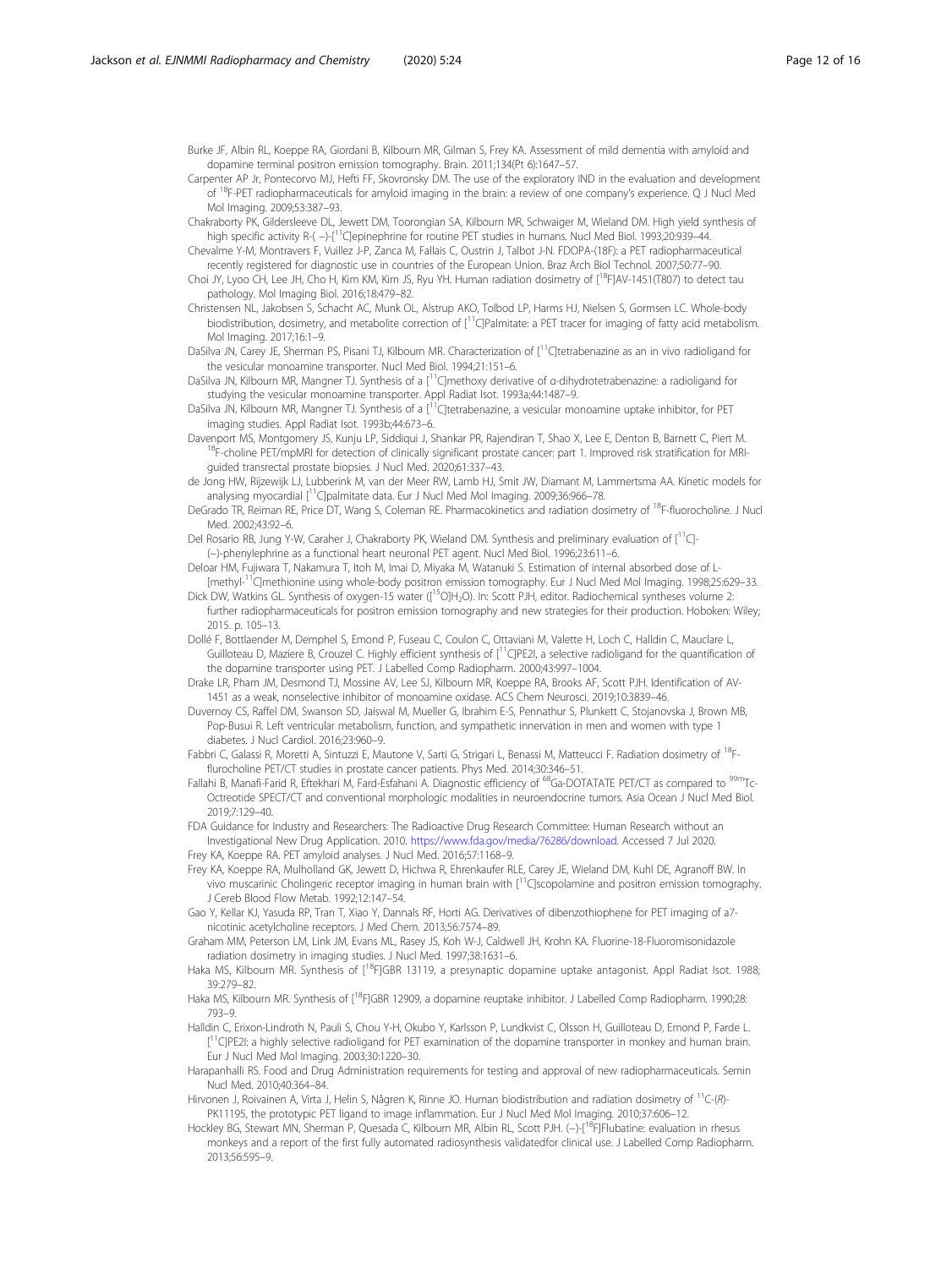<span id="page-12-0"></span>Joshi AD, Pontecorvo MJ, Adler L, Stabin MG, Skovronsky DM, Carpenter AP, Mintun MA. Radiation dosimetry of florbetapir F 18. EJNMMI Res. 2014;4:4.

Junck L, Olson JM, Ciliax BJ, Koeppe RA, Watkins GL, Jewett DM, McKeever PE, Wieland DM, Kilbourn MR, Starosta-Rubinstein S, Mancini WR, Kuhl DE, Greenberg HS, Young AB. PET imaging of human gliomas with ligands for the peripheral benzodiazepine binding site. Ann Neurol. 1989;26:752–8.

Kaushik A, Jaimini A, Tripathi M, D'Souza M, Sharma R, Mishra AK, Mondal A, Dwarakanath BS. Estimation of patient dose in <sup>18</sup>F-FDG and <sup>18</sup>F-FDOPA PET/CT examinations. J Can Res Ther. 2013;9:477–83.

Kilbourn MR, Carey JE, Koeppe RA, Haka MS, Hutchins GD, Sherman PS, Kuhl DE. Biodistribution, dosimetry, metabolism and monkey PET studies of [<sup>18</sup>F]GBR 13119. Imaging the dopamine uptake system in vivo. Nucl Med Biol. 1989;16:569-76

Kilbourn MR, DaSilva JN, Frey KA, Koeppe RA, Kuhl DE. In vivo imaging of vesicular monoamine transporters in human brain using [<sup>11</sup>C]Tetrabenazine and positron emission tomography. J Neurochem. 1993;60:2315-8.

Kilbourn MR, Koeppe RA. Classics in neuroimaging: radioligands for the vesicular monoamine transporter 2. ACS Chem Neurosci. 2019;10:25–9.

Koeppe RA, Frey KA, Mulholland GK, Kilbourn MR, Buck A, Lee KS, Kuhl DE. [<sup>11</sup>C]Tropanyl Benzilate-binding to muscarinic cholinergic receptors: methodology and kinetic modeling alternatives. J Cereb Blood Flow Metab. 1994;14:85–99.

Koeppe RA, Frey KA, Vander Borght TM, Kilbourn MR, Jewett DM, Lee LC, Kuhl DE. Kinetic evaluation of α-[C-11]dihydrotetrabenazine (DTBZ): a PET ligand for assessing the vesicular monoamine transporter. J Nucl Med. 1995; 36:118P.

Koeppe RA, Gilman S, Joshi A, Liu S, Little R, Junck L, Heumann M, Frey KA, Albin RL. <sup>11</sup>C-DTBZ and <sup>18</sup>F-FDG PET measures in differentiating dementias. J Nucl Med. 2005;46:936–44.

Koeppe RA, Holthoff VA, Frey KA, Kilbourn MR, Kuhl DE. Compartmental analysis of [<sup>11</sup>C]flumazenil kinetics for the estimation of ligand transport rate and receptor distribution using positron emission tomography. J Cereb Blood Flow Metab. 1991; 11:735–44.

Koeppe RA, Kilbourn MR, Frey KA, Penney JB, Haka MS, Kuhl DE. Imaging and kinetic modeling of [F-18]GBR 12909, a dopamine uptake inhibitor. J Nucl Med. 1990b;31(Suppl):720.

Koeppe RA, Mangner T, Betz AL, Shulkin BL, Allen R, Kollros P, Kuhl DE, Agranoff BW. Use of

[<sup>11</sup>C]Aminocyclohexanecarboxylate for the measurement of amino acid uptake and distribution volume in human brain J Cereb Blood Flow Metab. 1990a;10:727–39.

Koole M, Lewis DM, Buckley C, Nelissen N, Vandenbulcke M, Brooks DJ, Vandenberghe R, Van Laere K. Whole-body biodistribution and radiation dosimetry of 18F-GE067: a radioligand for in vivo brain amyloid imaging. J Nucl Med. 2009;50:818–22.

Kramer V, Brooks AF, Haeger A, Kuljs RO, Rafique W, Koeppe RA, Raffel DM, Frey KA, Amaral H, Scott PJH, Riss PJ. Evaluation of [<sup>18</sup>F]N-methyl-lansoprazole as a tau PET imaging agent in first-in-human studies. ACS Chem Neurosci. 2020;11:427–35.

Kranz M, Sattler B, Tiepot S, Wilke S, Deuther-Conrad W, Donat CK, Fischer S, Patt M, Schildan A, Patt J, Smits R, Hoepping A, Steinbach J, Sabri O, Brust P. Radiation dosimetry of the  $\alpha_4\beta_2$  nicotinic receptor ligand (+)-[<sup>18</sup>F]flubatine, comparing preclinical PET/MRI and PET/CT to first-in-human PET/CT results. EJNMMI Physics. 2016;3:25.

Krasikova RN, Andersson J, Truong P, Nag S, Shchukina EV, Halldin C. A fully automated one-pot synthesis of [carbonyl-<sup>11</sup>C]WAY-100635 for clinical PET applications. Appl Rad Isot. 2009;67:73-8.

Kreisl WC, Lyoo CH, Liow JS, Wei M, Snow J, Page E, Jenko KJ, Morse CL, Zoghbi SS, Pike WV, Turner RS, Innis RB. <sup>11</sup>C-PBR28 binding to translocator protein increases with progression of Alzheimer's disease. Neurobiol Aging. 2016;44:53–61.

Kuhl DE, Koeppe RA, Minoshima S, Snyder SE, Ficaro EP, Foster NL, Frey KA, Kilbourn MR. In vivo mapping of cerebral acetylcholinesterase activity in aging and Alzheimer's disease. Neurology. 1999;52:691–9.

Kuhl DE, Koeppe RA, Snyder SE, Minoshima S, Frey KA, Kilbourn MR. In vivo butyrylcholinesterase activity is not increased in Alzheimer's disease synapses. Ann Neurol. 2006;59:13–20.

Laymon CM, Narendran R, Mason NS, Carney JP, Lopresti BJ, Mathis CA, Mountz JM, Sashin D, Frankle WG. Human biodistribution and dosimetry of the PET radioligand [<sup>11</sup>C]flumazenil (FMZ). Mol Imaging Biol. 2012;14:115–22.

Lin K-J, Weng Y-H, Wey S-P, Hsiao I-T, Lu C-S, Skovronsky D, Chang H-P, Kung M-P, Yen T-C. Whole-body biodistribution and radiation dosimetry of <sup>18</sup>F-FP-(+)-DTBZ (<sup>18</sup>F-AV-133): a novel vesicular monoamine transporter 2 imaging agent. J Nucl Med. 2010;51:1480–5.

Lu J-Q, Ichise M, Liow J-S, Ghose S, Vines D, Innis RB. Biodistribution and radiation dosimetry of the serotonin transporter ligand 11C-DASB determined from human whole-body PET. J Nucl Med. 2004;45:1555–9.

McParland BJ, Lax M, Axelsson J, Wall A, Johansson S, Sorensen J. The biodistribution and internal radiation dosimetry of [<sup>18</sup>FJGE-148 in healthy adult volunteers. Eur J Nucl Med Mol Imaging. 2010;37(Suppl 2):S287.

Mejia AA, Nakamura T, Itoh M, Hatazawa J, Ishiwata K, Ido T, Matsumoto M, Watabe H, Watanuki S, Seo S. Absorbed dose estimated in positron emission tomography studies based on the administration of <sup>18</sup>F-labeled radiopharmaceuticals. J Radiat Res. 1991;32:243–61.

Mendes BM, Ferreira AV, Nascimento LTC, Ferreira SMZMD, Silveira FMB, Silva JB. New radiation dosimetry estimates for [<sup>18</sup>F]FLT based on voxelized phantoms. Rad Res. 2018;190:37-44.

Mickey BJ, Ducci F, Hadgkinson CA, Langenecker SA, Goldman D, Zubieta J-K. Monoamine oxidase A genotype predicts human serotonin 1A receptor availability in vivo. J Neurosci. 2008;28:11354–9.

Miller S, Li P, Schipper M, Junck L, Piert M, Lawrence TS, Tsien C, Cao Y, Kim MM. Metabolic tumor volume response assessment using <sup>11</sup>C-methionine positron emission tomography identifies glioblastoma tumor subregions that predict progression better than baseline or anatomic magnetic resonance imaging alone. Adv Radiat Oncol. 2019;5:53–61. Minn H, Kauhanen S, Seppänen M, Nuutila P. 18F-FDOPA: a multiple-target molecule. J Nucl Med. 2009;50:1915–8.

Minoshima S, Koeppe RA, Fessler JA, Mintun MA, Berger KL, Taylor SF, Kuhl DE. Integrated and automated data analysis method for neuronal activation studies using O-15 water PET. In: Ue-Mura K, Lassen NA, Jones T, Kanno I, editors. Quantification of brain function: tracer kinetics and image analysis in brain PET, International congress series 1030. Tokyo: Excepta Medica; 1993. p. 409–18.

Moran M, Wilson A, Stableford W, Wong M, Houle S, Vasdev N. A one-step radiosynthesis of [<sup>11</sup>C]methylphenidate. J Nucl Med. 2010;51(Suppl 2):1498.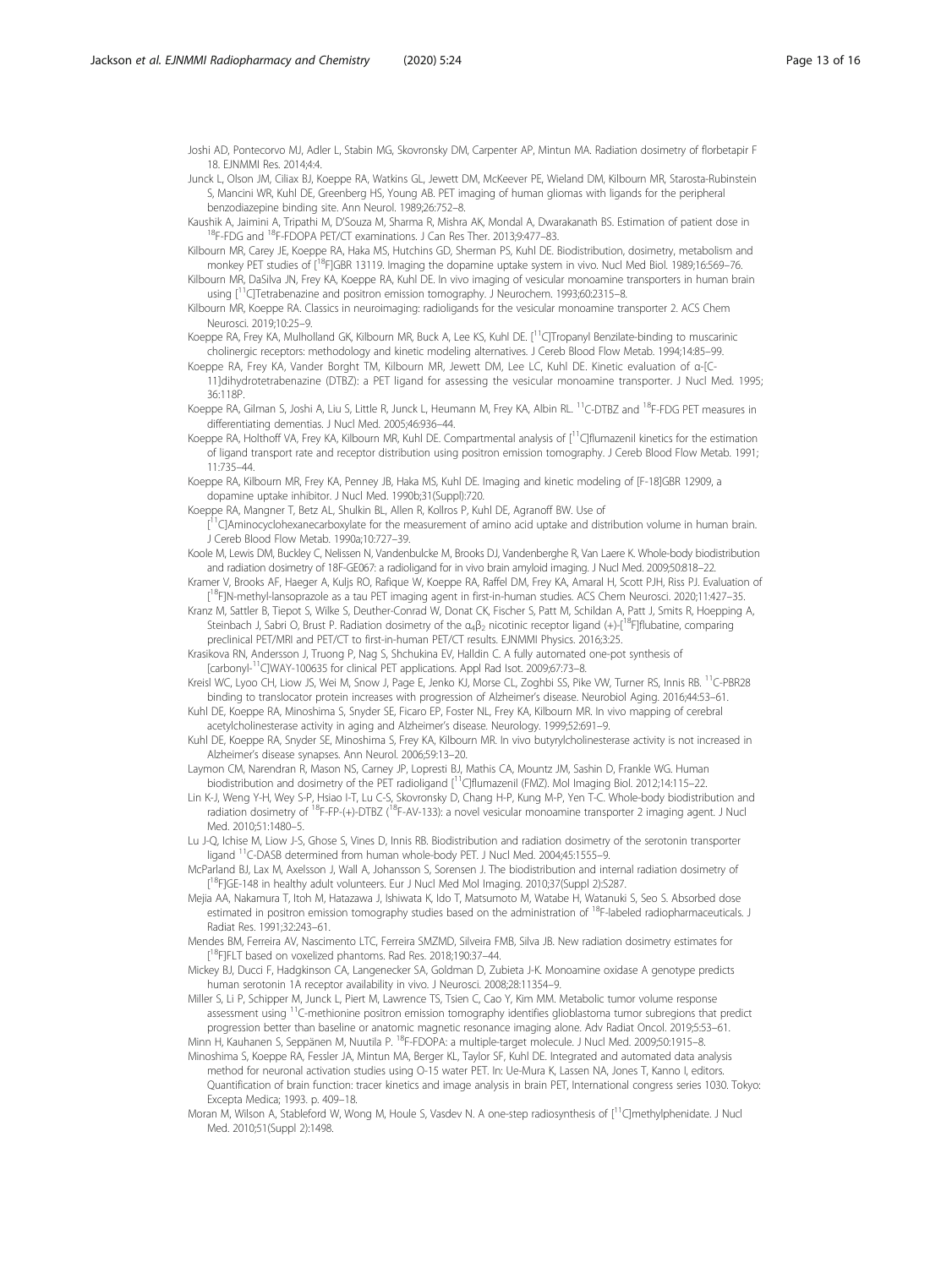<span id="page-13-0"></span>Mosessian S, Duarte-Vogel SM, Stout DB, Roos KP, Lawson GW, Jordan MC, Ogden A, Matter C, Sadeghi S, Mills GQ, Schelbert HR, Radu CG, Czernin J, Couto M, Phelps ME. INDs for PET molecular imaging probes-approach by an academic institution. Mol Imaging Biol. 2014;16:441–8.

- Mossine AV, Brooks AF, Henderson BD, Hockley BG, Frey KA, Scott PJH. An updated radiosynthesis of [<sup>18</sup>F]AV1451 for Tau PET imaging. EJNMMI Radiopharm Chem. 2017;2:7.
- Mossine AV, Tanzey SS, Brooks AF, Makaravage KJ, Ichiishi N, Miller JM, Henderson BD, Skaddan M, Sanford MS, Scott PJH. One-pot synthesis of high molar activity 6-<sup>[18</sup>F]Fluoro-L-DOPA by cu-mediated fluorination of a BPin precursor org. Biomol Chem. 2019;17:8701–5.
- Mossine AV, Tanzey SS, Brooks AF, Makaravage KJ, Ichiishi N, Miller JM, Henderson BD, Skaddan MB, Sanford MS, Scott PJH. Synthesis of high molar activity 6-<sup>[18</sup>F]Fluoro-L-DOPA suitable for human use by cu-mediated fluorination of a BPin precursor. Nat Prot. 2020;15:1742–59.
- Mulholland GK, Jewtt DM, Toorongian SA. Routine synthesis of N-[<sup>11</sup>C-methyl]scopolamine by phosphite mediated reductive methylation with [<sup>11</sup>C]formaldehyde. Appl Radiat Isot. 1988;39:373-9.
- Mulholland GK, Kilbourn MR, Sherman P, Carey JE, Frey KA, Koeppe RA, Kuhl DE. Synthesis, in vivo biodistribution and dosimetry of [<sup>11</sup>C]N-Methylpiperidyl Benzilate ([<sup>11</sup>C]NMPB), a muscarinic acetylcholine receptor antagonist. Nucl Med Biol. 1995;22:13-7.
- Mulholland GK, Otto CA, Jewett DM, Kilbourn MR, Koeppe RA, Sherman PS, Petry NA, Carey JE, Atkinson ER, Archer S, Frey KA, Kuhl DE. Synthesis, rodent biodistribution, dosimetry, metabolism, and monkey images of carbon-11- labeled (+)-2α-Tropanyl Benzilate: a central muscarinic receptor imaging agent. J NucI Med. 1992;33:423–30.
- Münch G, Nguyen NT, Nekolla S, Ziegler S, Muzik O, Chakraborty P, Wieland DM, Schwaiger M. Evaluation of sympathetic nerve terminals with [<sup>11</sup>C]epinephrine and [<sup>11</sup>C]hydroxyephedrine and positron emission tomography. Circulation. 2000; 101:516–23.
- Murthy R, Harris P, Simpson N, Van Heertum R, Leibel R, Mann JJ, Parsey R. Whole body [<sup>11</sup>C]-dihydrotetrabenazine imaging of baboons: biodistribution and human radiation dosimetry estimates. Eur J Nucl Med Mol Imaging. 2008;35:790–7.
- Naganawa M, Zheng M-Q, Henry S, Nabulsi N, Lin S-F, Ropchan J, Labaree D, Najafzadeh S, Kapinos M, Tauscher J, Neumeister A, Carson RE, Huang Y. Test-retest reproducibility of binding parameters in humans with <sup>11</sup>C-LY2795050, an antagonist PET radiotracer for the kappa opioid receptor. J Nucl Med. 2015;56:243–8.
- NETSPOT Prescribing Information. 2016. [https://www.accessdata.fda.gov/drugsatfda\\_docs/label/2016/208547s000lbl.pdf](https://www.accessdata.fda.gov/drugsatfda_docs/label/2016/208547s000lbl.pdf). Accessed 7 Jul 2020.
- Newberg AB, Ray R, Scheuermann J, Wintering N, Saffer J, Schmitz A, Freifelder R, Karp J, Lerman C, Divgi C. Dosimetry of <sup>11</sup>Ccarfentanil, a μ-opioid receptor imaging agent. Nucl Med Commun. 2009;30:314–8.
- Nye JA, Schuster DM, Yu W, Camp VM, Goodman MM, Votaw JR. Biodistribution and radiation dosimetry of the synthetic nonmetabolized amino acid analogue anti-18F-FACBC in humans. J Nucl Med. 2007;48:1017–20.
- O'Keefe GJ, Saunder TH, Ng S, Ackerman U, Tochon-Danguy HJ, Chan JG, Gong S, Dyrks T, Lindemann S, Holl G, Dinkelborg L, Villemagne V, Rowe CC. Radiation dosimetry of b-amyloid tracers 11C-PiB and 18F-BAY94-9172. J Nucl Med. 2009;50:309–15.
- Parsey RV, Belanger MJ, Sullivan GM, Simpson NR, Stabin MG, Van Heertum R, Mann JJ. Biodistribution and radiation dosimetry of 11C-WAY100,635 in humans. J Nucl Med. 2005;46:614–9.
- Petrou M, Frey KA, Kilbourn MR, Scott PJH, Raffel DM, Bohnen NI, Müller MLTM, Albin RL, Koeppe RA. In vivo imaging of human cholinergic nerve terminals with (−)-5-18F-Fluoroethoxybenzovesamicol: biodistribution, dosimetry, and tracer kinetic analyses. J Nucl Med. 2014;55:396–404.
- Piert M, Park H, Khan A, Siddiqui J, Hussain H, Chenevert T, Wood D, Johnson T, Shah RB, Meyer C. Detection of aggressive primary prostate cancer with <sup>11</sup>C-choline PET/CT using multimodality fusion techniques. J Nucl Med. 2009;50:1585-93.
- Piert M, Shao X, Raffel DM, Davenport M, Montgomery J, Kunju P, Hockley BG, Siddiqui J, Scott PJH, Chinnaiyan AM, Rajendiran T. Preclinical evaluation of 11C-sarcosine as a substrate of proton-coupled amino acid transporters and first human application in prostate cancer. J Nucl Med. 2017;58:1216–23.
- Quarles RP, Mintun MA, Larson KB, Markham J, MacLeod AM, Raichle ME. Measurement of regional cerebral blood flow with positron emission tomography: a comparison of [<sup>15</sup>O]water to [<sup>11</sup>C]Butanol with distributed-parameter and compartmental models. J Cerebral Blood Flow Metab. 1993;13:733–47.
- Raffel DM, Corbett JR, Del Rosario RB, Gildersleeve DL, Chiao P-C, Schwaiger M, Wieland DM. Clinical evaluation of carbon-11 phenylephrine: MAO-sensitive marker of cardiac sympathetic neurons. J Nucl Med. 1996;37:1923–31.
- Raffel DM, Jung Y-W, Koeppe RA, Jang KS, Gu G, Scott PJH, Murthy VL, Rothley J, Frey KA. First-in-human studies of [<sup>18</sup>F]Fluorohydroxyphenethylguanidines: PET radiotracers for quantifying regional cardiac sympathetic nerve density. Circ Cardiovasc Imaging. 2018;11:e007965.
- Ribeiro M-J, Ricard M, Bourgeois S, Liévre M-A, Bottlaender M, Gervais P, Dollé F, Syrota A. Biodistribution and radiation dosimetry of [<sup>11</sup>C]raclopride in healthy volunteers. Eur J Nucl Med Mol Imaging. 2005;32:952-8.
- Ribeiro M-J, Ricard M, Liévre M-A, Bourgeois S, Edmond P, Gervais P, Dollé F, Syrota A. Whole-body distribution and radiation dosimetry of the dopamine transporter radioligand [<sup>11</sup>C]PE2I in healthy volunteers. Nucl Med Biol. 2007;34:465–70.
- Richards ML, Scott PJH. Synthesis of [<sup>18</sup>F]Fluorodeoxyglucose ([<sup>18</sup>F]FDG). In: Hockley BG, Scott PJH, editors. Radiochemical syntheses volume 1: radiopharmaceuticals for positron emission tomography, vol. 1. Hoboken: Wiley; 2012. p. 3–13.
- Riss PJ, Ferrari V, Bielik R, Canales-Candela R, Smith R, Aigbirhio FI. Synthesis of [<sup>18</sup>F]Fluoromisonidazole (1-(2-Hydroxy-3-[18F]Fluoropropyl)-2-Nitroimidazole, [18F]FMISO). In: Hockley BG, Scott PJH, editors. Radiochemical syntheses volume 1: radiopharmaceuticals for positron emission tomography. Hoboken: Wiley; 2012. p. 14–49.
- Rodnick ME, Brooks AF, Hockley BG, Henderson BD, Scott PJH. A fully-automated one-pot synthesis of [<sup>18</sup>F]fluoromethylcholine with reduced dimethylaminoethanol contamination via [<sup>18</sup>F]fluoromethyl tosylate. Appl Radiat Isot. 2013;78:26–32.
- Rodnick ME, Sollert C, Stark D, Clark M, Katsifis A, Hockley BG, Parr DC, Frigell J, Henderson BD, Abghari-Gerst M, Piert MR, Fulham MJ, Eberl S, Ggnon K, Scott PJH. Cyclotron-based production of <sup>68</sup>Ga, [<sup>68</sup>Ga]GaCl<sub>3</sub>, and [<sup>68</sup>Ga]Ga-PSMA-11 from a Liquid target. EJNMMI Radiopharm Chem. 2020, Accepted (Preprint available here: [https://www.researchsquare.com/](https://www.researchsquare.com/article/rs-38981/v1) [article/rs-38981/v1.](https://www.researchsquare.com/article/rs-38981/v1) <https://doi.org/10.21203/rs.3.rs-38981/v1>.
- Runkle AC, Shao X, Tluczek LJ, Henderson BD, Hockley BG, Scott PJH. Automated production of  $[1^1C]$  acetate and [<sup>11</sup>C]palmitate using a modified GE Tracerlab FX<sub>C-Pro</sub>. Appl Radiat Isot. 2011;69:691-8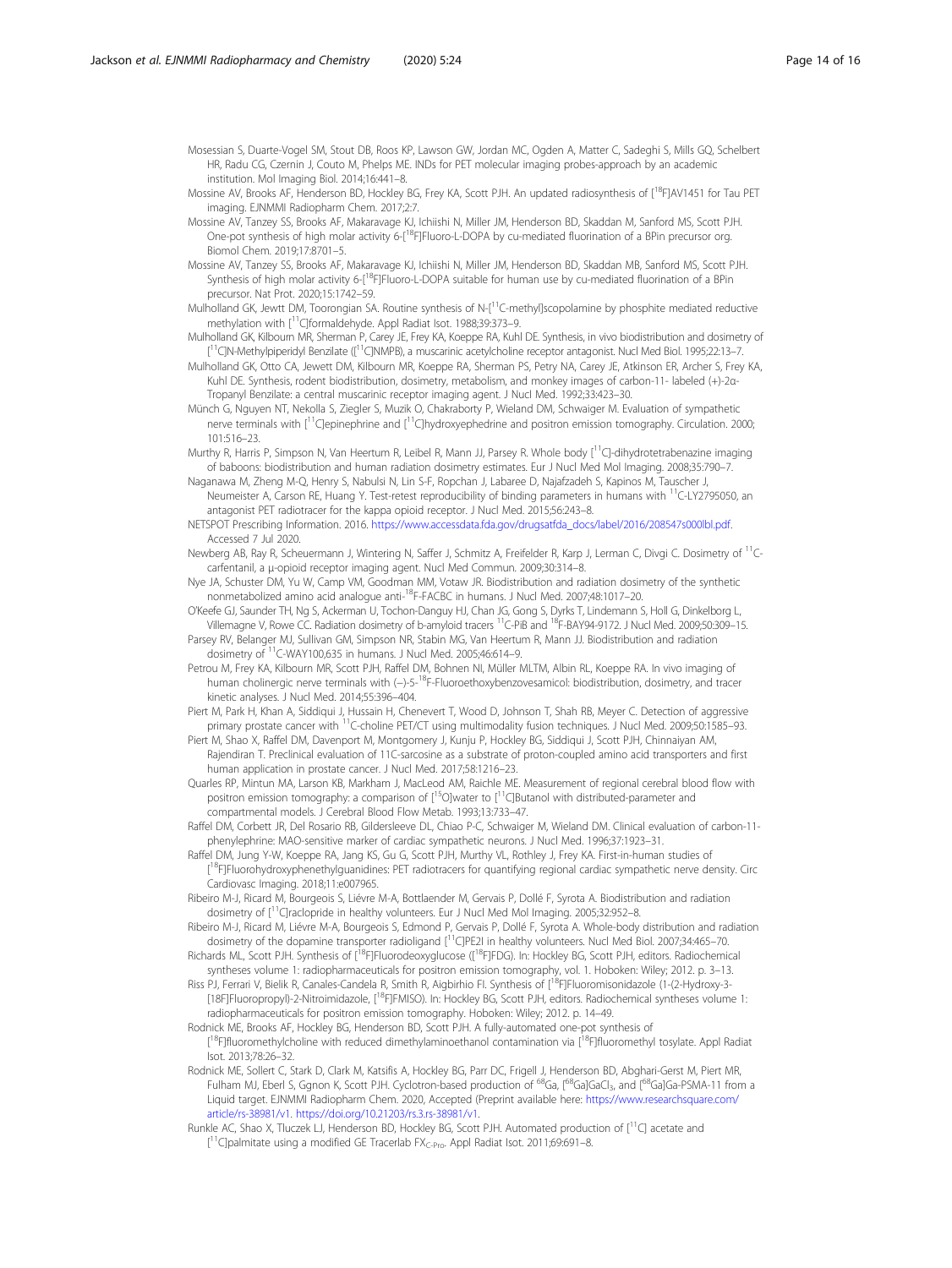<span id="page-14-0"></span>Sandgren K, Johansson L, Axelsson J, Jonsson J, Ögren M, Ögren M, Andersson M, Strandberg S, Nyholm T, Riklund K, Widmark A. Radiation dosimetry of [<sup>68</sup>Ga]PSMA-11 in low-risk prostate cancer patients. EJNMMI Phys. 2019;6:2.

Sattler B, Kranz M, Patt M, Donat C, Deuther-Conrad W, Hoepping A, Sattler T, Steinbach J, Brust P, Sabri O. Incorporation dosimetry of F-18-Flubatine - comparison of animal model data with first-in-man results. J Nucl Med. 2012;53(suppl):1503.

Savi A, Incerti E, Fallanca F, Bettinardi V, Rosseti F, Monterisi C, Compierchio A, Negri G, Zannini P, Gianolli L, Picchio M. First evaluation of PET-based human biodistribution and dosimetry of <sup>18</sup>F-FAZA, a tracer for imaging tumor hypoxia. J Nucl Med. 2017;58:1224–9.

Schwarz SW, Decristoforo C. US and EU radiopharmaceutical diagnostic and therapeutic nonclinical study requirements for clinical trials authorizations and marketing authorizations. EJNMMI Radiopharm Chem. 2019;4:10.

Schwarz SW, Decristoforo C, Goodbody AE, Singhal N, Saliba S, Ruddock PS, Zukotynski K, Ross AA. Harmonization of U.S., European Union, and Canadian first-in-human regulatory requirements for radiopharmaceuticals: is this possible? J Nucl Med. 2019;60:158–66.

Schwarz SW, Dick D, VanBrocklin HF, Hoffman JM. Regulatory requirements for PET drug production. J Nucl Med. 2014;55:1132–7. Scott DJ, Heitzeg MM, Koeppe RA, Stohler CS, Zubieta J-K. Variations in the human pain stress experience mediated by ventral and dorsal basal ganglia dopamine activity. J Neurosci. 2006;26:10789–95.

Scott PJH. Synthesis of [<sup>13</sup>N]Ammonia. In: Hockley BG, Scott PJH, editors. Radiochemical syntheses volume 1: radiopharmaceuticals for positron emission tomography, vol. 31. Chichester: Wiley; 2012. p. 315–20.

Segall G, Delbeke D, Stabon MG, Even-Sapir E, Fair J, Sajdak R, Smith GT. SNM practice guideline for sodium <sup>18</sup>F-fluoride PET/ CT bone scans 1.0. J Nucl Med. 2010;51:1813–20.

Seltzer MA, Jahan SA, Sparks R, Stout DB, Satyamurthy N, Dahlbom M, Phelps ME, Barrior JR. Radiation dose estimates in humans for <sup>11</sup>C-acetate whole-body PET. J Nucl Med. 2004;45:1233-6.

Shao X, Fawaz MV, Jang K, Scott PJH. Ethanolic carbon-11 chemistry: the introduction of green radiochemistry. Appl Radiat Isot. 2014;89:125–9.

Shao X, Hoareau R, Hockley BG, Tluczek LJ, Henderson BD, Padgett HC, Scott PJHSA. Highlighting the versatility of the Tracerlab synthesis modules. Part 1: fully automated production of [<sup>18</sup>F]Labelled radiopharmaceuticals using a Tracerlab FX<sub>FN</sub>. J Labelled Comp Radiopharm. 2011b;54:292-307.

Shao X, Hoareau R, Runkle AC, Tluczek LJM, Hockley BG, Henderson BD, Scott PJH. Highlighting versatility of the Tracerlab synthesis modules. Part 2: fully automated production of  $[^{17}C]$ -labeled radiopharmaceuticals using a Tracerlab FX<sub>C-Pro</sub>. J Labelled Comp Radiopharm. 2011a;54:819–38.

Shao X, Jang K, Scott PJH. Synthesis of 1-(2,4-Dichlorophenyl)-4-cyano-5-(4- [11C]methoxyphenyl)-N-(piperidin-1-yl)-1H-pyrazole-3 carboxamide ([<sup>11</sup>C]OMAR). In: Scott PJH, editor. Radiochemical syntheses volume 2: further radiopharmaceuticals for positron emission tomography and new strategies for their production. Hoboken: Wiley; 2015. p. 73–80.

Silveira MB, Soares MA, Valente ES, Waquil SS, Ferreira AV, dos Santost RG, da Silva JB. Synthesis, quality control and dosimetry of the radiopharmaceutical <sup>18</sup>F-sodium fluoride produced at the Center for Development of Nuclear Technology – CDTN. Braz J Pharm Sci. 2010;46:563–9.

- Snellman A, Rokka J, López-Picón FR, Eskola O, Salmona M, Forloni G, Scheinin M, Solin O, Rinne JO, Haaparanta-Solin M. In vivo PET imaging of beta-amyloid deposition in mouse models of Alzheimer's disease with a high specific activity PET imaging agent [<sup>18</sup>F]flutemetamol. EJNMMI Res. 2014;4:37.
- Snyder SE, Gunupudi N, Sherman PS, Butch ER, Skaddan MB, Kilbourn MR, Koeppe RA, Kuhl DE. Radiolabeled cholinesterase substrates: in vitro methods for determining structure-activity relationships and identification of a positron emission tomography radiopharmaceutical for in vivo measurement of butyrylcholinesterase activity. J Cereb Blood Flow Metab. 2001;21:132–43.
- Songmen S, Nepal P, Olsavsky T, Sapire J. Axumin positron emission tomography: novel agent for prostate cancer biochemical recurrence. J Clin Imaging Sci. 2019;9:49.

Sörensen J, Owenius R, Lax M, Johansson S. Regional distribution and kinetics of [<sup>18</sup>F]fluciclovine (anti-[<sup>18</sup>F]FACBC), a tracer of amino acid transport, in subjects with primary prostate cancer. Eur J Nucl Med Mol Imaging. 2013;40:394–402.

- Sowa AR, Jackson IM, Desmond TJ, Alicea J, Mufarreh AJ, Pham JM, Stauff J, Winton WP, Fawaz MV, Henderson BD, Hockley BG, Rogers VE, Koeppe RA, Scott PJH. Futureproofing [<sup>18</sup>F]Fludeoxyglucose manufacture at an Academic Medical Center. EJNMMI Radiopharm Chem. 2018;3:12.
- Srinivasan S, Crandall JP, Gajwani P, Sgouros G, Mena E, Lodge MA, Wahl RL. Human radiation dosimetry for orally and intravenously administered <sup>18</sup>F-FDG. J Nucl Med. 2020;61:613-9.

Stabin MG, Sparks RB, Crowe E. The second-generation personal computer software for internal dose assessment in nuclear medicine. J Nucl Med. 2005;46:1023–7.

- Suleiman OH, Fejka R, Houn F, Walsh M. The radioactive drug research committee: background and retrospective study ofm reported research data. J Nucl Med. 2006;47:1220–6.
- Tolvanen T, Yli-Kerttula T, Ujula T, Autio A, Lehikoinen P, Minn H, Roivainen A. Biodistribution and radiation dosimetry of [<sup>11</sup>C]choline: a comparison between rat and human data. Eur J Nucl Med Mol Imaging. 2010;37:874-83.

USP <823> Positron Emission Tomography Drugs for Compounding, Investigational, and Research Uses. Radiopharmaceuticals for positron emission tomography. In: USP 43-NF 38. Rockville: The United States Pharmacopeia Convention; 2020.

- VanBrocklin HF. Radiopharmaceuticals for drug development: United States regulatory perspective. Curr Radiopharm. 2008;1:2–6.
- Vander Borght TM, Kilbourn MR, Koeppe RA, DaSilva JN, Carey JE, Kuhl DE, Frey KA. In vivo imaging of the brain vesicular monoamine transporter. J NucI Med. 1995;36:2252–60.
- Vesselle H, Grierson J, Peterson LM, Muzi M, Mankoff DA, Krohn KA. 18F-Fluorothymidine radiation dosimetry in human PET imaging studies. J Nucl Med. 2003;44:1482–8.
- Virta JR, Tolvanen T, Någren K, Brück A, Roivainen A, Rinne JO. 1-11C-Methyl-4-piperidinyl-N-butyrate radiation dosimetry in humans by dynamic organ-specific evaluation. J Nucl Med. 2008;49:347–53.

Wagner P. US EPA, Inert Reassessment – n-Butanol, CAS # 71–36-3 and Isobutyl Alcohol, CAS # 78–83-1. 2005, [https://www.](https://www.epa.gov/sites/production/files/2015-04/documents/butanol.pdf) [epa.gov/sites/production/files/2015-04/documents/butanol.pdf.](https://www.epa.gov/sites/production/files/2015-04/documents/butanol.pdf) Accessed 7 Jul 2020.

Walker RC, Smith GT, Liu E, Moore B, Clanton J, Stabin M. Measured human dosimetry of <sup>68</sup>Ga-DOTATATE. J Nucl Med. 2013; 54:855–60.